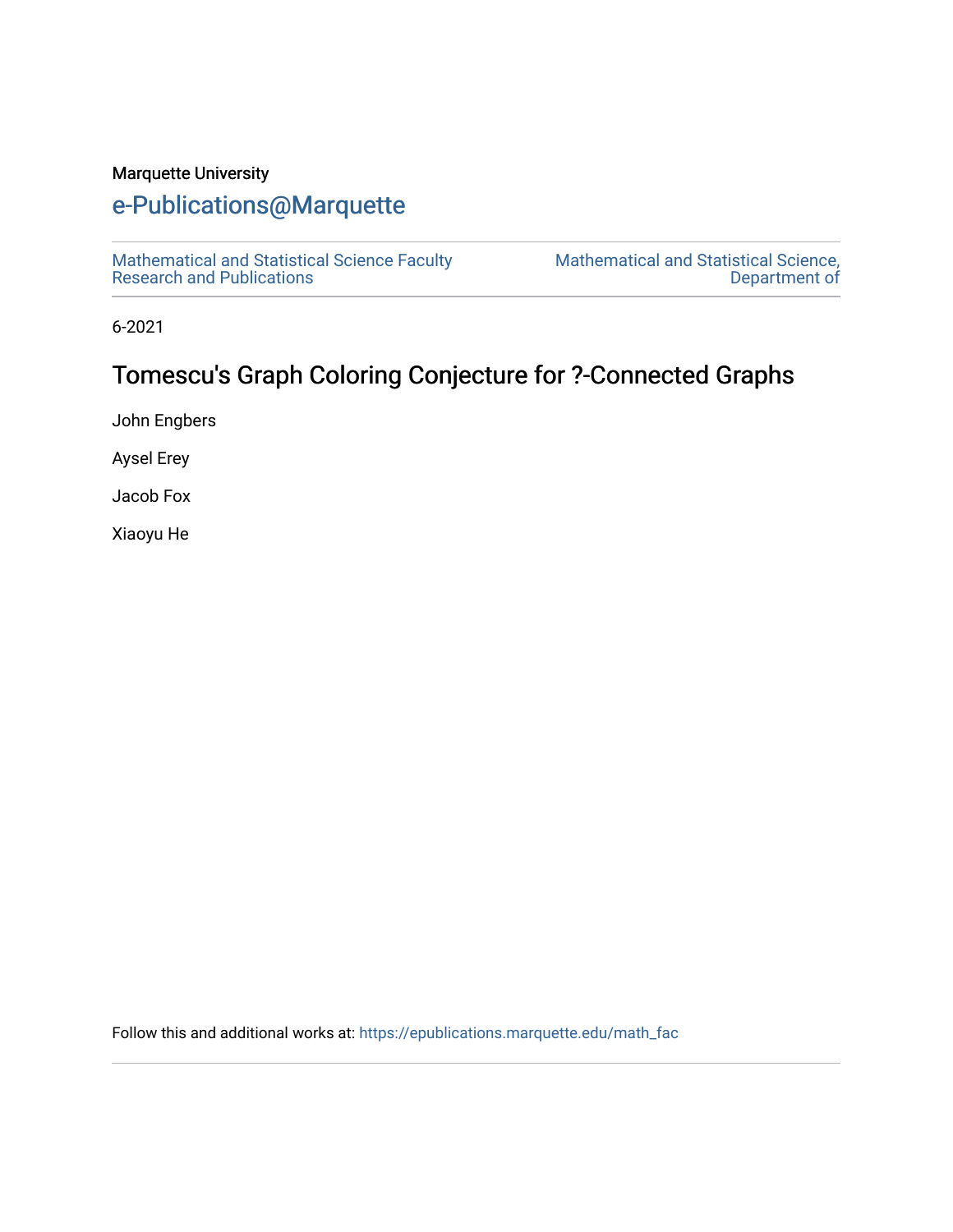## TOMESCU'S GRAPH COLORING CONJECTURE FOR  $\ell$ -CONNECTED GRAPHS<sup>\*</sup>

JOHN ENGBERS<sup>†</sup>, AYSEL EREY<sup>‡</sup>, JACOB FOX<sup>§</sup>, AND XIAOYU HE<sup>§</sup>

Abstract. Let  $P_G(k)$  be the number of proper k-colorings of a finite simple graph G. Tomescu's conjecture, which was recently solved by Fox, He, and Manners, states that  $P_G(k) \leq k!(k - 1)^{n - k}$  for all connected graphs G on n vertices with chromatic number  $k \geq 4$ . In this paper, we study the same problem with the additional constraint that  $G$  is  $\ell$ -connected. For 2-connected graphs  $G$ , we prove a tight bound  $P_G(k) \leq (k - 1)!((k - 1)^{n - k} + (-1)^{n - k})$  and show that equality is only achieved if G is a k-clique with an ear attached. For  $\ell \geq 3$ , we prove an asymptotically tight upper bound  $P_G(k) \leq k! (k - 1)^{n - \ell - k + 1} + O((k - 2)^n)$  and provide a matching lower bound construction. For the ranges  $k \geq \ell$  or  $\ell \geq (k - 2)(k - 1) + 1$  we further find the unique graph maximizing  $P_G(k)$ . We also consider generalizing  $\ell$ -connected graphs to connected graphs with minimum degree  $\delta$ .

Key words. graph coloring, connectivity, Tomescu's conjecture

AMS subject classifications. 05C15, 05C40

DOI. 10.1137/19M1306646

1. Introduction. Let  $G = (V, E)$  be a simple, undirected graph. A k-coloring of G is an assignment  $c : V \rightarrow [k]$  of colors to the vertices of G such that no adjacent vertices are assigned the same color. Let  $\chi(G)$  denote the chromatic number of G, which is the smallest k for which such a coloring exists, and write  $P_G(k)$  for the number of k-colorings of G. Note that  $P_G(k)$  is known to be a polynomial and is called the *chromatic polynomial* of G. We say a graph G is k-chromatic if  $\chi (G) = k$ .

A number of recent papers have considered the question of maximizing the value of  $P_G(k)$ , where G ranges over some specified family of graphs. Examples here include results for the families of *n*-vertex *m*-edge graphs [\[15,](#page-25-0) [16\]](#page-25-1), *n*-vertex regular graphs  $[11, 19]$  $[11, 19]$  $[11, 19]$ , *n*-vertex graphs with fixed minimum degree  $[4, 12]$  $[4, 12]$  $[4, 12]$ , and *n*-vertex 2-(edge-)connected graphs [\[6,](#page-25-6) [23\]](#page-25-7).

Most of the remainder of this note will focus on the family of  $n$ -vertex  $k$ -chromatic graphs. Tomescu [\[20\]](#page-25-8) showed that the disjoint union of a k-clique and  $n - k$  isolated vertices maximizes  $P_G(k)$  in this family. When restricting to the family of *connected* n-vertex k-chromatic graphs, the question of maximizing  $P_G(k)$  seemed to be much more difficult, with an extremal value conjectured in 1971 by Tomescu [\[21\]](#page-25-9). Recently Fox, He, and Manners [\[10\]](#page-25-10) resolved this conjecture, computing the maximum number of k-colorings of a connected graph with n vertices and chromatic number  $k \geq 4$ . Recall that the  $\ell$ -core of a graph G is the (unique) maximal subgraph with minimum degree at least  $\ell$ .

<span id="page-1-0"></span> $*$ Received by the editors December 16, 2019; accepted for publication (in revised form) March 10, 2021; published electronically June 24, 2021.

<https://doi.org/10.1137/19M1306646>

Funding: The first author's research was supported by the Simons Foundation grant 524418. The second author's research was supported by TUBITAK grant 118C009. The third author's research \" was supported by a Packard Fellowship and by NSF grant DMS-1855635. The fourth author's research was supported by NSF GRFP grant DGE-1656518.

<sup>&</sup>lt;sup>†</sup>Department of Mathematical and Statistical Sciences, Marquette University, Milwaukee, WI 53201 USA [\(john.engbers@marquette.edu\)](mailto:john.engbers@marquette.edu).

 $\ddot{\phi}$  Department of Mathematics, Gebze Technical University, Kocaeli, Turkey [\(aysel.erey@gtu.edu.tr\)](mailto:aysel.erey@gtu.edu.tr).

 $\S$ Department of Mathematics, Stanford University, Stanford, CA 94305 USA [\(jacobfox@](mailto:jacobfox@stanford.edu) [stanford.edu,](emailto:jacobfox@stanford.edu) [alkjash@stanford.edu\)](mailto:alkjash@stanford.edu).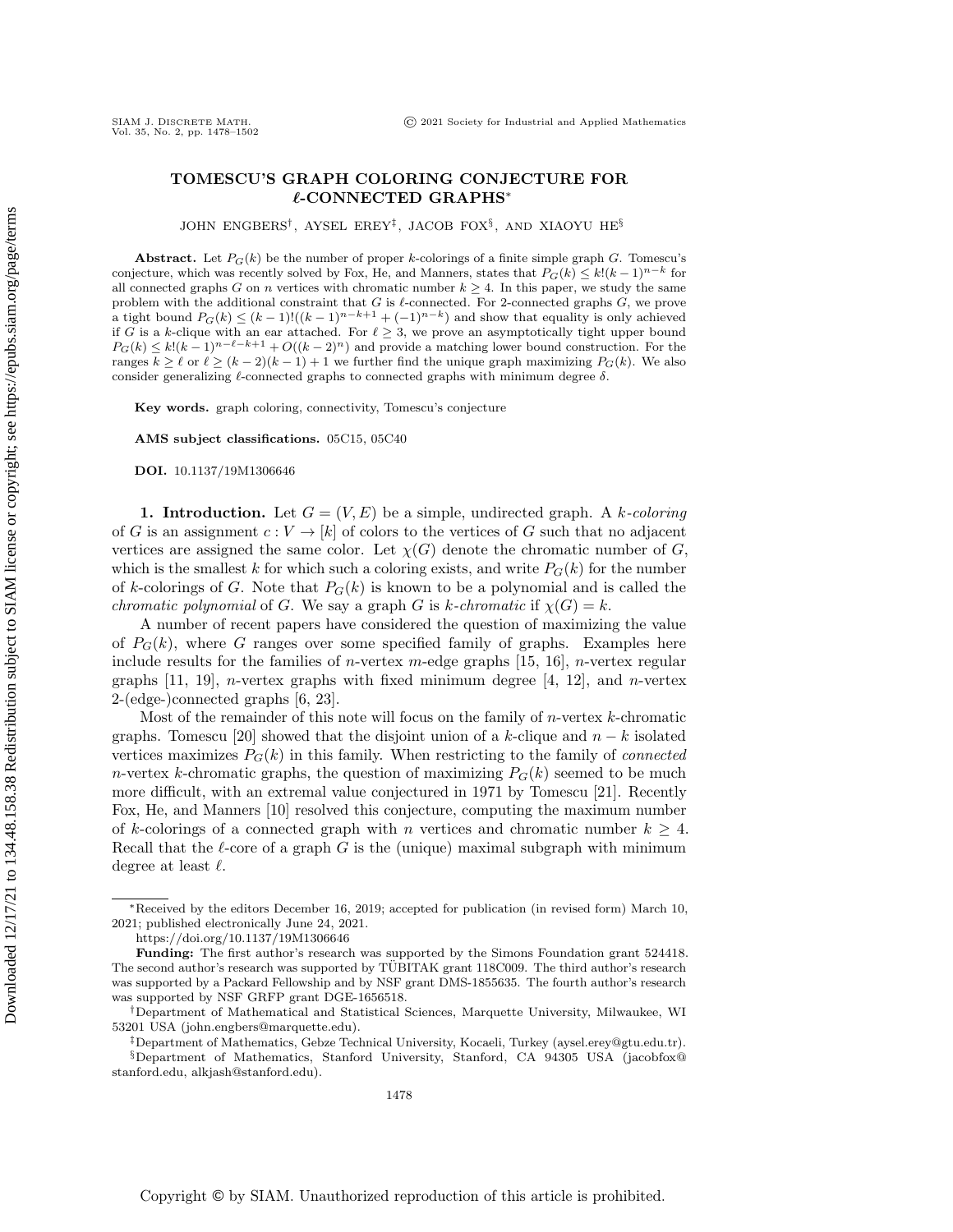THEOREM 1.1 (see [\[10\]](#page-25-10)). If G is a connected graph on n vertices and  $\chi (G)$  =  $k \geq 4$ , then

$$
P_G(k) \le k!(k-1)^{n-k}
$$

with equality if and only if the 2-core of  $G$  is a k-clique.

In this paper, we investigate the question of maximizing  $P_G(k)$  under stronger connectivity constraints. Recall that a graph G is  $\ell$ -connected if it has more than  $\ell$ vertices and it remains connected upon the removal of any set of fewer than  $\ell$  vertices. We extend the methods of Fox, He, and Manners to compute the exact maximum value of  $P_G(k)$  over 2-connected k-chromatic graphs on a fixed number of vertices.

Recall that an ear of a graph is a path where the two endpoints may coincide. Let  $G_{n,k}$  be the unique graph of order n obtained from a k-clique by adding an ear (with  $n - k$  internal vertices, each of degree 2) attached to two distinct vertices of the clique.

<span id="page-2-0"></span>THEOREM 1.2. If G is a 2-connected graph on n vertices and  $\chi (G) = k \geq 4$ , then

$$
P_G(k) \le (k-1)!((k-1)^{n-k+1} + (-1)^{n-k})
$$

with equality if and only if  $G \cong G_{n,k}$ .

We also prove an asymptotically tight upper bound for  $\ell$ -connected graphs for all  $\ell$  and provide examples of extremal graphs achieving the upper bound.

<span id="page-2-2"></span>THEOREM 1.3. Let  $k \geq 4$ ,  $\ell \geq 3$ , and n be sufficiently large in terms of k and  $\ell$ . If G is a k-chromatic  $\ell$ -connected graph on n vertices, then

$$
P_G(k) \le k!(k-1)^{n-\ell-k+1} + O((k-2)^n).
$$

Moreover, there exists a k-chromatic  $\ell$ -connected graph  $G^*$  on n vertices with  $k \geq 4$ and  $\ell \geq 3$  satisfying  $P_{G^*}(k) \geq k!(k - 1)^{n - \ell - k + 1}$ .

In fact, our methods give an explicit structural description of all such  $G^*$  (see Theorem [4.12\)](#page-21-0), where we find the unique maximizing graph for some of the ranges of the parameters k and  $\ell$ .

We also consider the related problem of bounding  $P_G(k)$  when G is connected and has minimum degree at least  $\delta$ .

<span id="page-2-1"></span>THEOREM 1.4. Suppose  $k - 1 \geq \delta \geq 3$  and n is sufficiently large in terms of  $\delta$  and k. Let  $G^*$  be obtained from a disjoint union of  $K_k$  and  $K_{\delta ,n - k - \delta}$  by deleting an edge e from  $K_{\delta ,n - k - \delta}$  and adding an edge from a vertex of  $K_k$  to the endpoint of e in the part of size  $n - k - \delta$ . Then  $G^*$  is the unique n-vertex k-chromatic minimum degree  $\delta$ connected graph (up to isomorphism) with the maximum number of k-colorings.

We will also be able to give a structural description of the extremal graphs in the other range  $\delta \geq k \geq 4$  and to compute the first, second, and third-order terms of the maximum value of  $P_G(k)$  in the course of the proofs.

The paper is organized as follows. The next section collects the main lemmas of Fox, He, and Manners [\[10\]](#page-25-10), which we require, and then sketches how to combine them to produce upper bounds on the chromatic polynomial  $P_G(k)$ . Section [3](#page-4-0) adapts this machinery to prove Theorem [1.2,](#page-2-0) the analogue of Tomescu's conjecture for 2-connected graphs. Then, in section [4,](#page-11-0) we study the general case of graphs with minimum degree  $\delta \geq 3$ . We show that there are basically four different types of possible candidate graphs with the maximum number of colorings and we prove asymptotic bounds for such graphs (Lemma [4.8\)](#page-17-0), which delivers Theorem [1.4.](#page-2-1) Also, it turns out that only two types of these candidates can be  $\delta$ -connected. Using this, we study the problem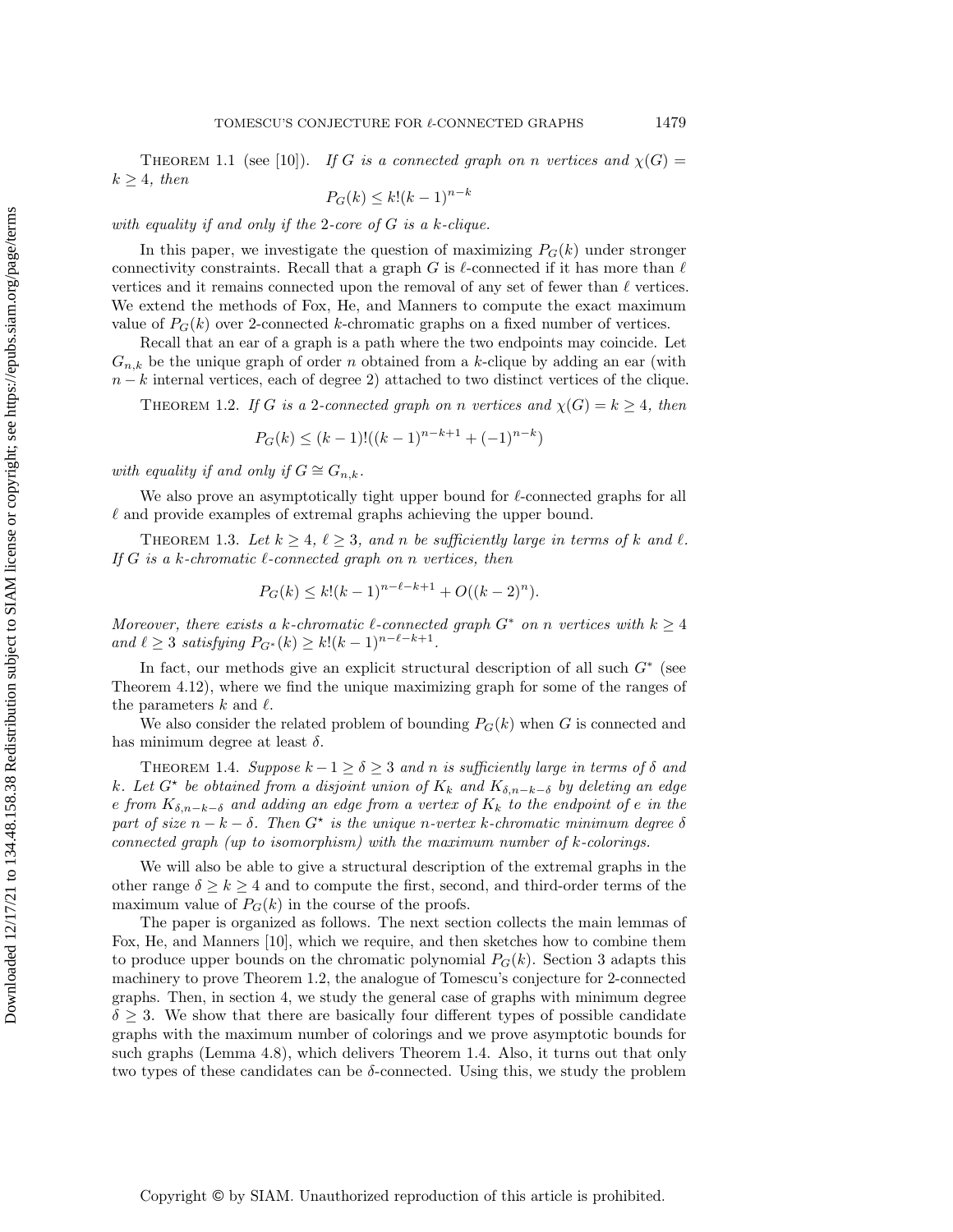for  $\ell$ -connected graphs in section [4.4](#page-21-1) and prove Theorem [1.3.](#page-2-2) Finally, we mention some related open problems and conjectures in the final section.

<span id="page-3-2"></span>2. Background. In this section, we state two results from Fox, He, and Manners [\[10\]](#page-25-10), which will be used in section [3](#page-4-0) to prove Theorem [1.2.](#page-2-0) Then, we sketch the proofs of the main theorems in sections [3](#page-4-0) and [4.](#page-11-0)

Recall that a k-chromatic graph is called  $k$ -edge critical, or simply k-critical, if removing any edge reduces its chromatic number. See Table [2.1](#page-3-0) for examples of small 4-critical graphs and their chromatic polynomials.

Also, we say that a k-chromatic graph G has property  $C_k$  if, for every pair of distinct vertices  $u, v \in V (G)$ ,

$$
\Pr_c[c(u) = c(v)] < \frac{1}{k-1},
$$

where the probability is taken over a uniform random  $k$ -coloring  $c$  of  $G$ .

<span id="page-3-1"></span>The first result we need shows that if a graph is both k-critical and satisfies property  $C_k$ , it cannot have many k-colorings.

#### Table 2.1

<span id="page-3-0"></span>Extremal 4-critical graphs G with the maximum number of 4-colorings for each vertex count  $6 \leq n \leq 10$ , and their corresponding chromatic polynomials  $P_G(x)$ .

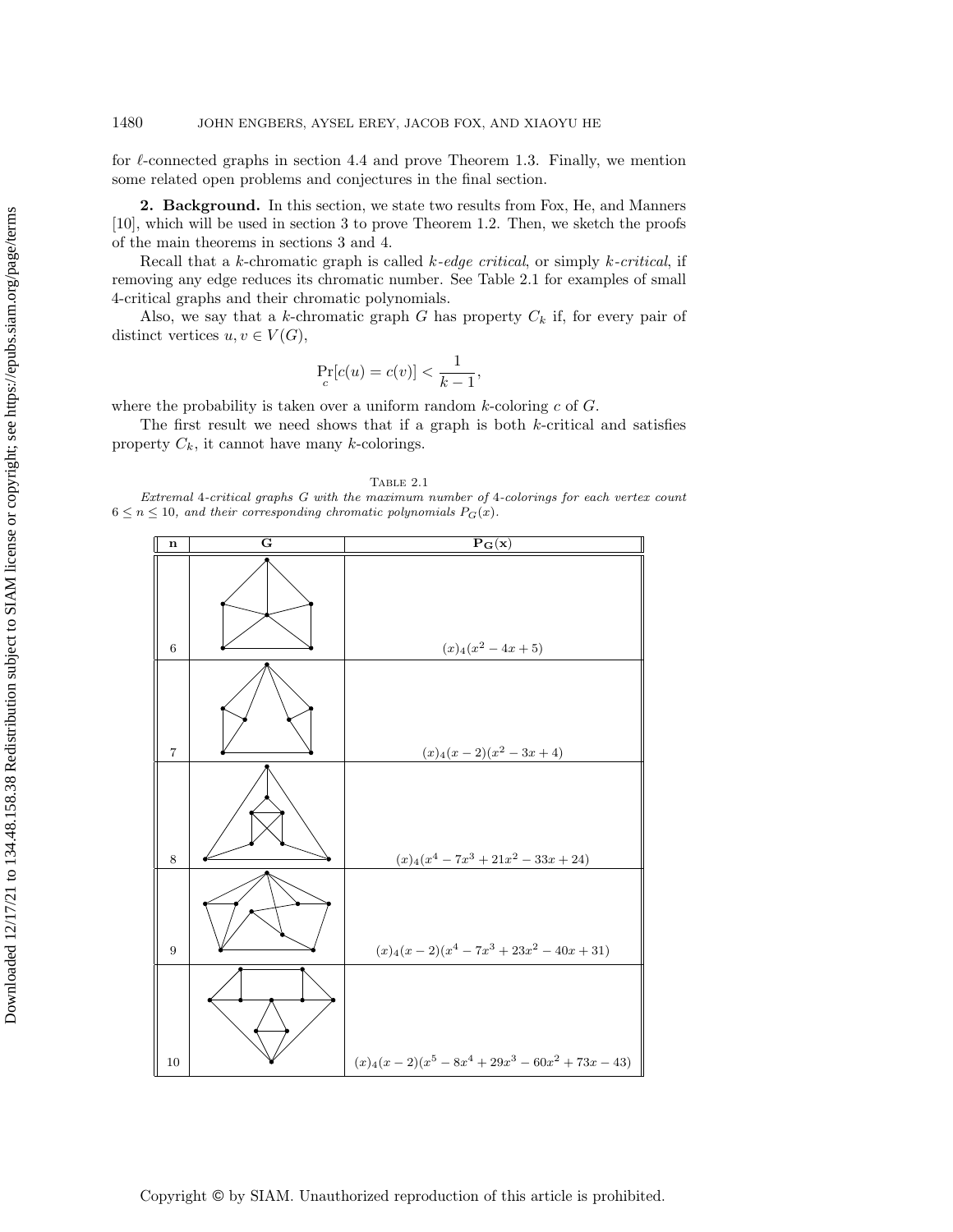THEOREM 2.1 (see [\[10\]](#page-25-10)). Let G be a k-critical graph of order n, where  $n > k \geq 4$ , and suppose G satisfies property  $C_k$ . Then,  $n \geq 2k - 1$  and

$$
P_G(k) \le \begin{cases} k! \left( \frac{7k+5}{12} + \frac{n(k-2)}{12(n-k)} \right)^{n-k} & \text{if } 2k - 1 \le n \le k^2 - k, \\ k! \left( \frac{k+1}{2} + \frac{n(k-2)}{6(n-k)} \right)^{n-k} & \text{if } n > k^2 - k. \end{cases}
$$

Theorem [2.1](#page-3-1) is proved exactly the same way as [\[10,](#page-25-10) Lemma 8 and Theorem 10]; here we note that  $G$  being  $k$ -critical is the essential property of a bad graph utilized in those proofs. The second result we need is a stronger bound that holds only for the case  $k = 4$ .

<span id="page-4-1"></span>THEOREM 2.2 (see [\[10\]](#page-25-10)). Let G be a 4-critical graph of order  $n \geq 6$  satisfying property  $C_4$ . Then,

$$
P_G(4) < 4! \, 2^{(11n - 54)/12} \, 3^{(2n - 3)/6}.
$$

Theorem [2.2](#page-4-1) is proved the same way as [\[10,](#page-25-10) Lemma 11].

The proof of Theorem [1.2](#page-2-0) relies on showing that a minimal counterexample graph G must be both k-critical and satisfy property  $C_k$ . Roughly speaking, the graph G will be k-critical because otherwise we can find a counterexample with fewer edges by removing an edge, and G will satisfy property  $C_k$  because otherwise we can find a counterexample with fewer vertices by identifying two vertices together. These arguments resemble those of [\[10\]](#page-25-10) but are complicated by the fact that everything must respect the 2-connectivity of G.

On the other hand, the proof of Theorem [1.3](#page-2-2) is of a completely different flavor; in general, asymptotic results of this form are easier to prove than exact results like Theorem [1.2](#page-2-0) since the hardest cases tend to occur when  $n = \Theta (k)$ .

When  $n$  is much larger than  $k$ , the structure of  $G$  is much more tightly confined. In fact, we will prove that if a graph  $G$  of order  $n$  much larger than  $k$  with minimum degree  $\delta$  has many k-colorings, then G contains a bipartite subgraph  $K_{\delta ,n - C}$ , where  $C > 0$  depends only on  $\delta$  and k. This will allow us to determine the approximate structure of every extremal graph G.

#### 3. 2-connected graphs. In this section, we prove Theorem [1.2.](#page-2-0)

<span id="page-4-0"></span>We say that G is an  $(n, k)$ -bad graph if it is a minimal counterexample for Theo-rem [1.2](#page-2-0) with *n* vertices and chromatic number  $k$ .

In particular, suppose that Theorem [1.2](#page-2-0) is false for some  $k \geq 4$ , and fix this value of k. Let  $n > k$  be the minimum number of vertices in a counterexample G to Theorem [1.2](#page-2-0) for this value of  $k$ , and we also assume that no proper subgraph of  $G$  is a counterexample. So an  $(n, k)$ -bad graph is an *n*-vertex k-chromatic 2-connected graph  $G$  so that  $G$  either satisfies

$$
P_G(k) > (k-1)! \left( (k-1)^{n-k+1} + (-1)^{n-k} \right)
$$

or satisfies

$$
P_G(k) = (k-1)! \left( (k-1)^{n-k+1} + (-1)^{n-k} \right)
$$

and G is not isomorphic to  $G_{n,k}$ , n is the minimal such value for this fixed k, and every proper subgraph of G satisfies Theorem [1.2.](#page-2-0)

For the rest of this section, let

$$
P_n(k) = P_{G_{n,k}}(k) = (k-1)!((k-1)^{n-k+1} + (-1)^{n-k}).
$$

<span id="page-4-2"></span>Our first goal is to prove that every  $(n, k)$ -bad graph is k-critical. We start with an old lemma which bounds colorings of 2-connected graphs.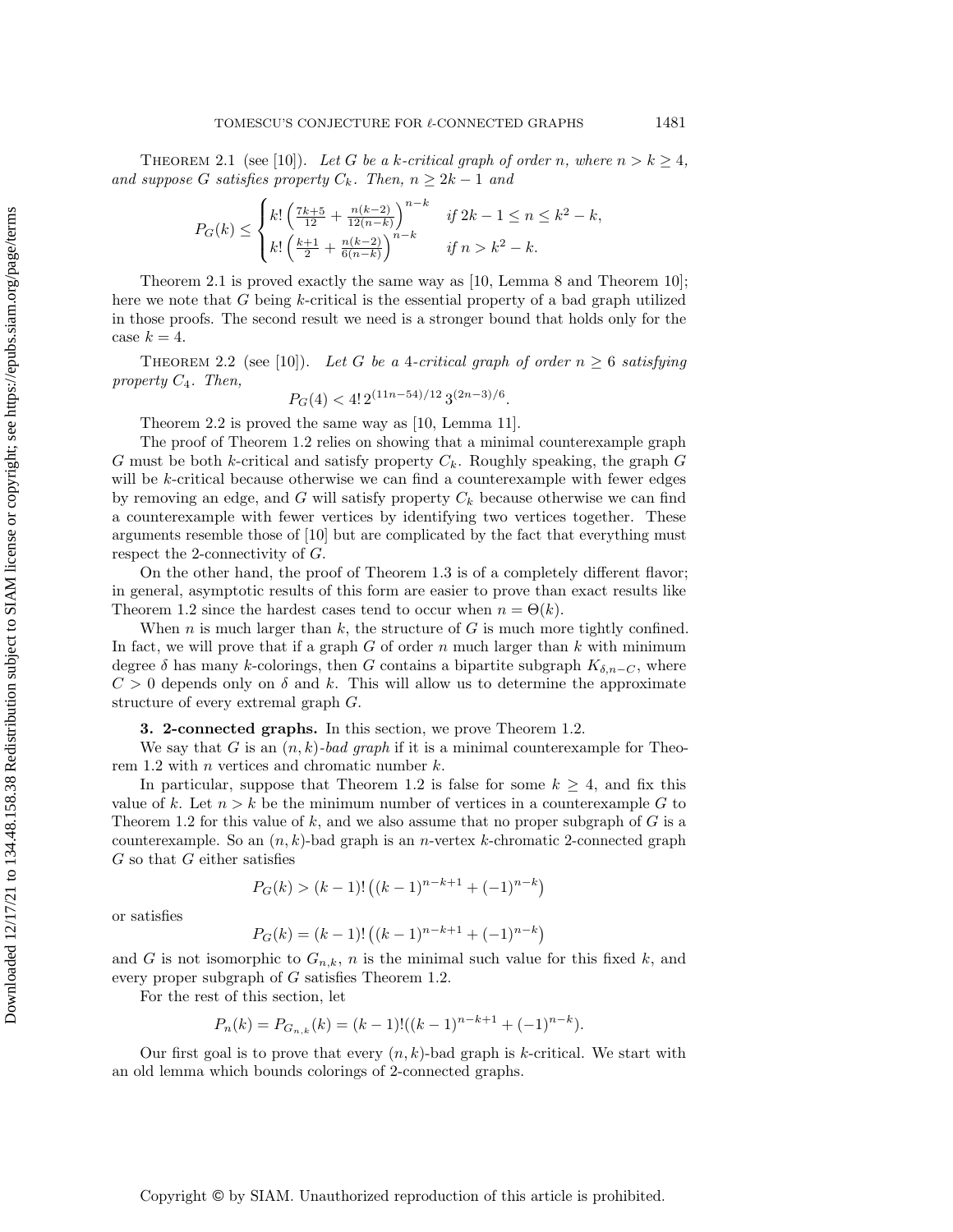LEMMA 3.1 (see  $[6, 23]$  $[6, 23]$  $[6, 23]$ ). If G is a 2-connected graph on n vertices and k is an integer with  $k \geq 3$ , then

$$
P_G(k) \le (k-1)^n + (-1)^n (k-1).
$$

Moreover, for  $n \neq 5$  or  $k \neq 3$ , equality holds if and only if G is the cycle  $C_n$ .

Next we prove a simple result about the equality case graph  $G_{n,k}$ . We use the standard notation  $G + uv$  or  $G + e$  for adding a single edge e between nonadjacent vertices  $u, v$  of G, and  $G - uv$  or  $G - e$  for the deletion of the edge e. We also write  $G/uv$  for the graph obtained by contracting two vertices  $u, v$  of G together.

<span id="page-5-0"></span>LEMMA 3.2. Let  $k \geq 3$ , and let  $G = G_{n,k}$ . If u and v are two nonadjacent vertices of G, then  $P_{G+uv}(k) < P_n(k)$ .

*Proof.* It is easy to see that  $\chi (G/uv) = k$  since  $k \geq 3$ . So,  $P_{G/uv}(k) > 0$  and we have

$$
P_{G+uv}(k) = P_G(k) - P_{G/uv}(k) < P_G(k) = P_n(k). \tag{}
$$

We are now ready to show the first main lemma.

<span id="page-5-1"></span>LEMMA 3.3. Let  $n \geq k \geq 4$ . If G is an  $(n, k)$ -bad graph, then G is k-critical.

*Proof.* Suppose G is not k-critical. Let e be an edge so that  $\chi (G - e) = k$ . First let us show that  $G - e$  is not 2-connected, so to that end suppose that  $G - e$  is 2-connected. Since no proper subgraph of  $G$  is a counterexample for Theorem [1.2,](#page-2-0) we have  $P_{G-e}(k) \leq P_n(k)$ . Now every proper k-coloring of G is a proper k-coloring of  $G - e$ , so  $P_G(k) \leq P_{G-e}(k)$ . Since G is a counterexample it follows that  $P_G(k) = P_{G-e}(k)$  $P_n(k)$ . As  $G - e$  satisfies Theorem [1.2,](#page-2-0)  $G - e \cong G_{n,k}$ . Hence, G contains  $G_{n,k}$  as a proper subgraph and so  $P_G(k) < P_n(k)$  by Lemma [3.2,](#page-5-0) which is a contradiction. Thus,  $G - e$  is not 2-connected.

Since  $G - e$  is not 2-connected and G is 2-connected,  $G - e$  has exactly one cutvertex v and exactly two blocks, say,  $G_1$  and  $G_2$ . Let  $n_1 = |V(G_1)|$  and  $n_2 = |V(G_2)|$ , and without loss of generality assume  $G_1$  is k-chromatic. Note that we must have  $n_1 \geq k$  and  $n_2 \geq 2$ . By the minimality of G we have  $P_{G_1}(k) \leq P_{n_1}(k)$ , and since  $G_2$ is 2-connected we have  $P_{G_2}(k) \leq (k - 1)^{n_2} + (-1)^{n_2}(k - 1)$  by Lemma [3.1.](#page-4-2) Therefore,

$$
P_{G-e}(k) = \frac{P_{G_1}(k)P_{G_2}(k)}{k} \le \frac{P_{n_1}(k) ((k-1)^{n_2} + (-1)^{n_2}(k-1))}{k}.
$$

Now we consider three cases.

Case 1: Suppose that  $n_2 = 2$ . In this case, the graph  $G_2$  contains a vertex  $w \neq v$  with the edge e given by  $ww_1$  for some  $w_1$  in  $G_1$ . Recall that  $P_{G_1}(k) \leq$  $(k-1)!((k-1)^{n-k} + (-1)^{n-1-k})$  with equality if and only if  $G \cong G_{n,k}$ .

Subcase 1a: Suppose  $P_{G_1}(k) < (k-1)!((k-1)^{n-k}+(-1)^{n-1-k})$ . Since  $P_{G_1}(k)$  is divisible by  $k!$  (by the symmetry of  $k$ -colorings), we have

$$
P_{G_1}(k) \le (k-1)!((k-1)^{n-k}+(-1)^{n-1-k})-k! = (k-1)!((k-1)^{n-k}+(-1)^{n-1-k}-k).
$$

This implies that

$$
P_{G-e}(k) \le (k-1)!((k-1)^{n-k}+(-1)^{n-1-k}-k)(k-1).
$$

But  $P_n(k) = (k-1)!((k-1)^{n-k+1} + (-1)^{n-k})$ , and therefore

$$
P_n(k) - P_{G-e}(k) = (k-1)!((-1)^{n-k} - (-1)^{n-k-1}(k-1) + k(k-1)),
$$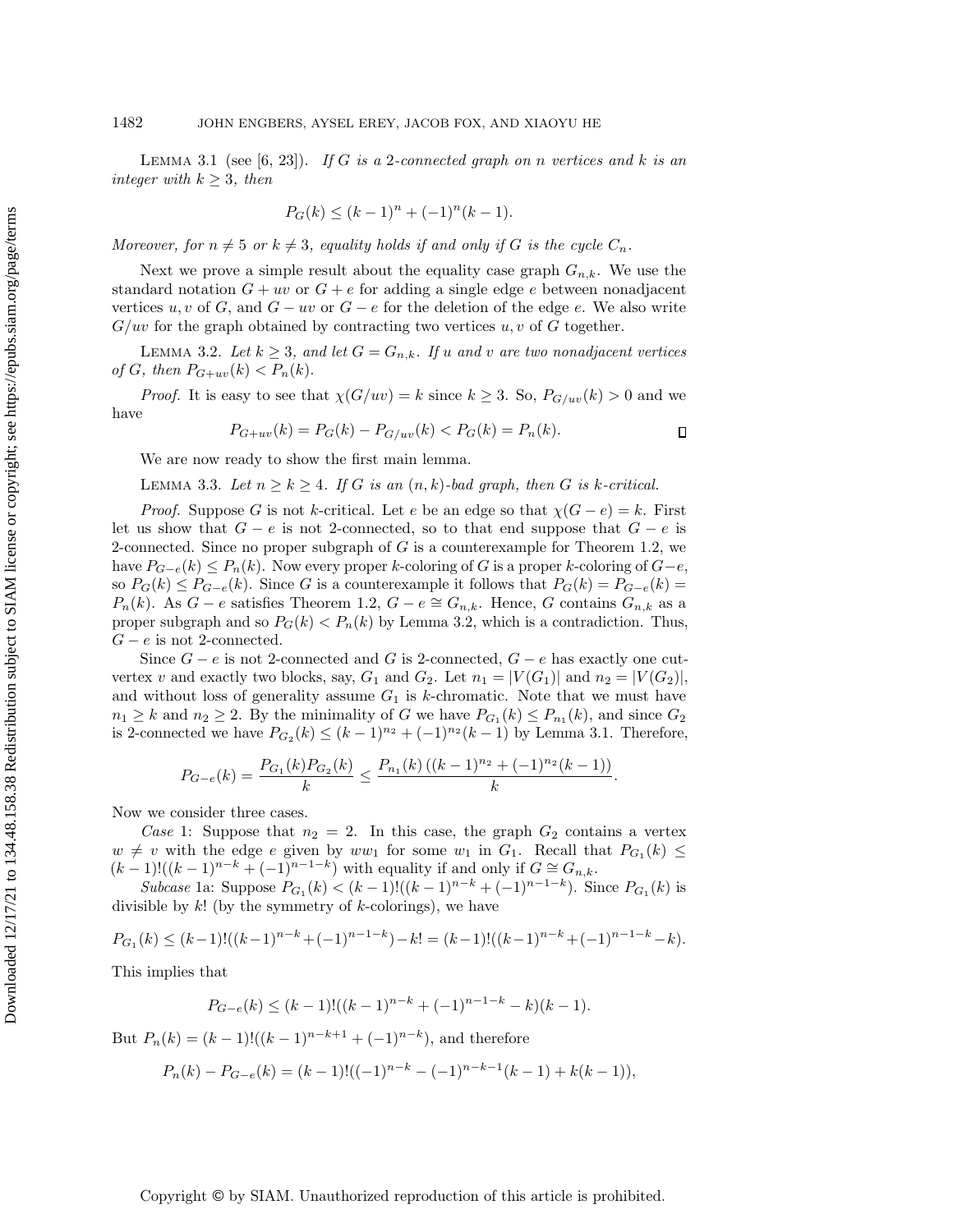which is positive for  $k \geq 4$ . This implies that  $P_G(k) \leq P_{G - e}(k) < P_n(k)$ , which contradicts that  $G$  is  $(n, k)$ -bad.

Subcase 1b: Suppose  $P_{G_1}(k) = (k-1)!((k-1)^{n-k} + (-1)^{n-1-k})$ , and so  $G_1 \cong$  $G_{n-1,k}$ , and also assume that  $w_1$  and v are adjacent. This means that each coloring of  $G_1$  gives  $k-2$  choices for the color on w, so we directly compute that

$$
P_G(k) = (k-1)!((k-1)^{n-k} + (-1)^{n-1-k})(k-2).
$$

Here  $n \geq k + 1$  (as  $n_1 \geq k$  and  $n_2 = 2$ ) and  $k \geq 4$  imply

$$
((k-1)^{n-k}+(-1)^{n-1-k})(k-2)=((k-1)^{n-k+1}-(k-1)^{n-k}+(-1)^{n-1-k}(k-2)).
$$

If  $n > k + 1$ , then  $P_G(k) < P_n(k)$ , which contradicts the assumption that G is  $(n, k)$ -bad. If  $n = k + 1$ , then  $G \cong G_{n, k}$ , and again G cannot be  $(n, k)$ -bad.

Subcase 1c: Suppose  $P_{G_1}(k) = (k-1)!((k-1)^{n-k} + (-1)^{n-1-k})$ , and so  $G_1 \cong$  $G_{n-1,k}$ , and  $w_1$  and v are not adjacent. This means that  $w_1$  and v lie on the ear of  $G_1$ , and w is adjacent to both  $w_1$  and v.

Now, we enumerate all k-colorings of G by first coloring the  $n - k + 2$  vertices on the ear (including the endpoints in the clique, which require different colors) and  $w$ and then using one of  $(k-2)!$  colorings on the rest of the clique. Since  $k \geq 4$ , Lemma [3.1](#page-4-2) implies that a cycle  $C_{n-k+2}$  has strictly more k-colorings than the  $n-k+2$  vertices in the ear plus w. Therefore  $P_G(k) < P_n(k)$ , which contradicts the assumption that G is  $(n, k)$ -bad.

Case 2: Suppose that  $n_1 > k$  and  $n_2 \geq 3$ . We claim that

$$
\frac{P_{n_1}(k)\left((k-1)^{n_2}+(-1)^{n_2}(k-1)\right)}{k} < P_n(k).
$$

This is equivalent to

$$
2(-1)^{n-k+1} + \frac{(-1)^{n-k+1}}{k-1} < (k-1)^{n-k} - (-1)^{n-1}(k-1)^{n-1-k+1} - (-1)^{n-1}(k-1)^{n-1},
$$

so it suffices to check that

$$
2 + \frac{1}{k-1} < (k-1)^{n_1-k}(k-1)^{n_2-1} - (k-1)^{n_1-k+1} - (k-1)^{n_2-1}
$$

or

$$
k+1+\frac{1}{k-1} < ((k-1)^{n_1-k}-1) ((k-1)^{n_2-1}-(k-1)).
$$

Since  $n_2 \geq 3$  and  $n_1 - k > 0$  (by assumption), we have  $(k - 1)^{n_2 - 1} - (k - 1) \geq (k - 1)(k - 2)$ and  $(k-1)^{n_1-k} - 1 \geq k - 2$ . But the inequality

$$
k+1+\frac{1}{k-1} < (k-2)(k-2)(k-1)
$$

holds for  $k \geq 4$ .

Putting this together, we have  $P_G(k) \leq P_{G - e}(k) < P_n(k)$  and this contradicts the assumption that G is  $(n, k)$ -bad.

Case 3: Suppose that  $n_1 = k$  and  $n_2 \geq 3$ . In this case  $G_1$  is a k-clique. Then  $e = u_1 u_2$ , where  $u_i \in V(G_i) \setminus \{ v\}$ . Let  $G_2'$  be a subgraph of G induced by the vertices of  $G_2$  and  $u_1$ . Now G is the union of a k-clique and a 2-connected graph  $G_2'$  and they overlap over the edge  $u_1v$ . Also, if  $G_2'$  is a cycle, then  $G_2$  is a path. But  $G_2$  is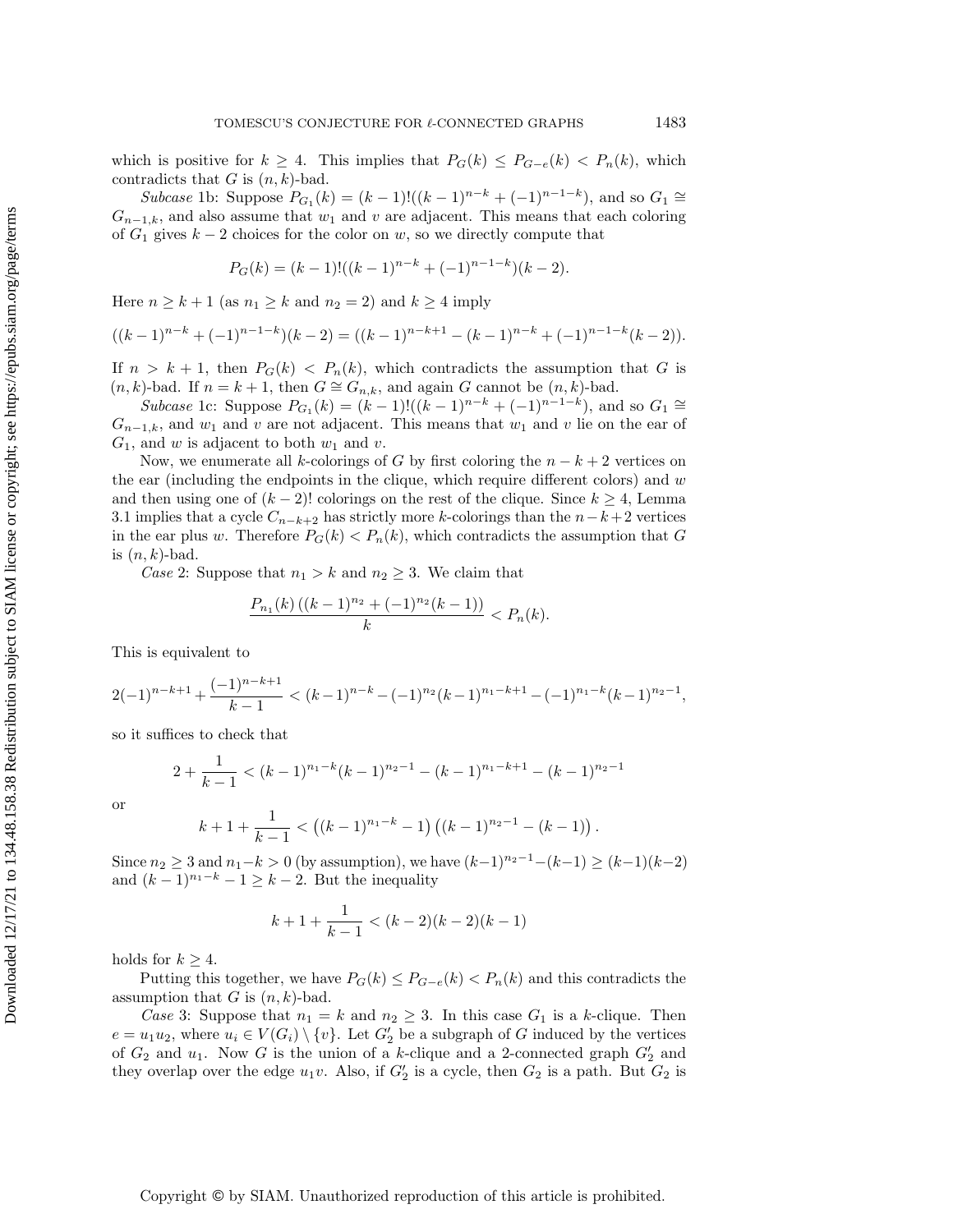2-connected and hence an edge, which contradicts that  $n_2 \geq 3$ . So  $G_2'$  cannot be a cycle, and thus by Lemma [3.1,](#page-4-2)  $P_{G'_{2}}(k) < (k-1)^{n_{2}+1} + (-1)^{n_{2}+1}(k-1)$ . Therefore,

$$
P_G(k) = \frac{P_{G_1}(k)P_{G_2'}(k)}{k(k-1)} < \frac{k!((k-1)^{n_2+1} + (-1)^{n_2+1}(k-1))}{k(k-1)}.
$$

It is clear that the latter is equal to  $P_n(k)$ . Therefore we obtain  $P_G(k) < P_n(k)$ , which again contradicts the assumption that  $G$  is  $(n, k)$ -bad. Thus  $G$  must be  $k$ -critical.  $\Box$ 

All that remains is to prove that  $(n, k)$ -bad graphs must satisfy the property  $C_k$ , which we defined in section [2.](#page-3-2) We gather the results we need into several lemmas. Let F be a set of edges and  $x, y$  be two distinct vertices of G. We say that F is a disconnecting set of edges if  $G \setminus F$  is disconnected and F is called an x, y disconnecting set of edges if the vertices x and y belong to different components of  $G \setminus F$ . A graph G is called k-edge-connected if every disconnecting set of edges has at least  $k$  edges. It was proven by Dirac [\[2\]](#page-25-11) that every k-critical graph is  $(k-1)$ -edge-connected. Also, the edge version of the well known Menger's theorem [\[17\]](#page-25-12) says that the minimum size of an  $x, y$  disconnecting set of edges is equal to the maximum number of pairwise edge disjoint paths joining  $x$  to  $y$ . These two results together imply Lemma [3.4](#page-7-0)[\(i\)](#page-7-1) and their proofs also can be found on pages 211 and 168 in [\[24\]](#page-25-13), respectively. Let S be a set of vertices of a graph G. We say that S is a cut-set of G if  $G \setminus S$  is disconnected. An S-lobe of G is an induced subgraph of G whose vertex set consists of S and the vertices of a connected component of  $G \setminus S$ . Lemma [3.4](#page-7-0)[\(ii\)](#page-7-2) appears on page 218 in [\[24\]](#page-25-13).

<span id="page-7-0"></span>LEMMA 3.4 (see [\[24\]](#page-25-13)). If G is a k-critical graph, then

- <span id="page-7-1"></span>(i) every two distinct vertices of G are joined by  $k-1$  pairwise edge disjoint paths, and
- <span id="page-7-2"></span>(ii) for every cut-set  $S = \{x, y\}$  of G,  $xy \notin E(G)$  and G has exactly two S-lobes and they can be named  $G_1$ ,  $G_2$  such that  $G_1 + xy$  is k-critical and  $G_2/xy$  is k-critical.

A theta graph is obtained by joining end-vertices of three internally disjoint paths. We shall also use the following upper bound, which follows immediately from Lemma 4.4 in [\[8\]](#page-25-14). (Note that for a simple graph, at most one of the internally disjoint paths can be an edge.)

<span id="page-7-3"></span>LEMMA 3.5 (see [\[8\]](#page-25-14)). If G is a connected graph containing a theta subgraph, then

$$
P_G(k) \le \frac{(k-1)^{|V(G)|+1}}{k} \left(1 + \frac{3}{(k-1)^3} + \frac{1}{(k-1)^4}\right).
$$

<span id="page-7-4"></span>Last, we need the following result on the maximum number of colorings of a graph with chromatic number at least 3.

LEMMA 3.6 (see [\[22\]](#page-25-15)). Let G be a connected graph on n vertices with  $\chi (G) \geq 3$ .

- $\bullet$  If n is odd,  $P_G(k) \leq (k 1)^n (k 1)$  with equality if and only if  $G \cong C_n$ .
- $\bullet$  If n is even,  $P_G(k) \leq (k 1)^n (k 1)^2$  with equality if and only if G is a cycle with a pendant vertex attached.

We are now ready to prove the next result that we will need.

<span id="page-7-5"></span>LEMMA 3.7. Let  $n \geq k \geq 4$  and G be an  $(n, k)$ -bad graph. Then G/uv is 2connected for every pair of nonadjacent vertices u and v.

*Proof.* By Lemma [3.3](#page-5-1) we may assume that G is k-critical. Suppose  $G/uv$  is not 2-connected for some pair of nonadjacent vertices u and v, which means that  $S = \{u, v\}$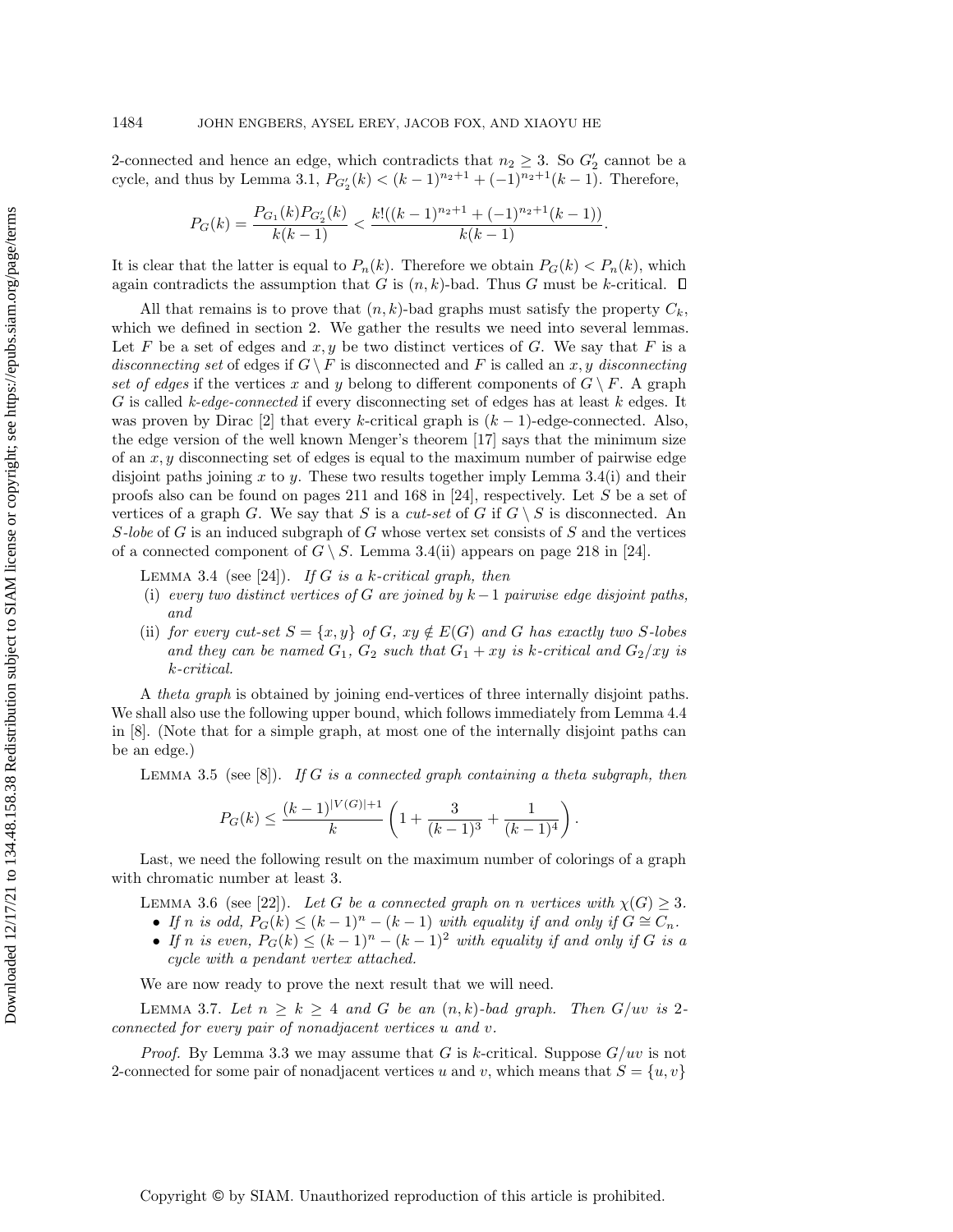is a cut-set of G. By Lemma [3.4](#page-7-0)[\(ii\)](#page-7-2) the graph G has two  $S$ -lobes  $G_1$  and  $G_2$  such that both  $G_1 + uv$  and  $G_2/uv$  are k-critical. Let  $n_1 = |V(G_1)|$  and  $n_2 = |V(G_2)|$ . Note that  $\chi (G_1/uv), \chi (G_2 + uv) \geq k - 1$ , and

$$
P_G(k) = P_{G+uv}(k) + P_{G/uv}(k) = \frac{P_{G_1+uv}(k)P_{G_2+uv}(k)}{k(k-1)} + \frac{P_{G_1/uv}(k)P_{G_2/uv}(k)}{k}.
$$

Now we consider several cases. In each case we will show that  $P_G(k) < P_n(k)$  and this contradicts the fact that  $G$  is  $(n, k)$ -bad.

Case 1:  $G_1 + uv$  is a k-clique and  $G_2/uv$  is not a k-clique.

Since  $G_1+uv$  is a k-clique, it is clear that  $G_1/uv$  is a  $(k-1)$ -clique,  $P_{G_1+uv}(k) = k!$ , and  $P_{G_1/uv}(k) = (k-1)!$ . Now let us show that  $G_2 + e$  has a theta subgraph. Since G is k-critical,  $N_G(u) \nsubseteq N_G(v)$  and  $N_G(v) \nsubseteq N_G(u)$ . Since  $G_1 + uv$  is a kclique we have  $N_{G_1}(u) = N_{G_1}(v)$ , and so there are two vertices u' and v' such that  $u' \in N_{G_2}(u) \setminus N_{G_2}(v)$  and  $v' \in N_{G_2}(v) \setminus N_{G_2}(u)$ . Let w be the vertex in  $G_2/uv$ obtained by contracting the vertices u and v. Since  $G_2/uv$  is k-critical and  $k \geq 4$ , by Lemma [3.4](#page-7-0)[\(i\)](#page-7-1) the vertices  $u'$  and  $v'$  are joined by three pairwise edge disjoint paths with one of them possibly being the path  $u'wv'$ . So, in  $G_2 + e$ , the vertices  $u$  and  $v$  are joined by three pairwise edge disjoint paths with one of them possibly being the path  $u'uvv'$ . Hence,  $G_2 + uv$  has a theta subgraph. So, by Lemma [3.5,](#page-7-3)  $P_{G_2+uv}(k) \leq \frac{(k-1)^{n_2+1}}{k}$  $\frac{k^{n-1}}{(k-1)^3} + \frac{1}{(k-1)^4}$ . Therefore,

$$
P_{G+uv}(k) \le \frac{(k-1)!}{k} \left( (k-1)^{n_2} + 3(k-1)^{n_2-3} + (k-1)^{n_2-4} \right).
$$

Also, since  $G_2/uv$  is not a counterexample for Theorem [1.2](#page-2-0) and the number of  $k$ -colorings of two k-chromatic graphs differs by a multiple of  $k!$ , it follows that  $P_{G_2/uv}(k) \leq P_{n_2 - 1}(k) - k!$ . (Here we also have used the fact that  $G_2/uv$  is k-critical and not a  $k$ -clique, so it cannot contain a  $k$ -clique as a subgraph, and therefore  $P_{G_2/uv}(k) \neq P_{n_2 - 1}(k)$ .) Therefore,

$$
P_{G/uv}(k) \le \frac{((k-1)!)^2}{k}((k-1)^{n_2-k}+(-1)^{n_2-1-k}-k).
$$

Now we claim that the sum of the upper bounds obtained for  $P_{G+uv}(k)$  and  $P_{G/uv}(k)$ is less than  $P_n(k)$ . The latter is equivalent to

$$
(k-1)^{n_2-k}(3(k-1)^{k-3}+(k-1)^{k-4}+(k-1)!)-(k-1)!((-1)^{n_2-k}+k)
$$
  
<  $(k-1)^{n_2-1}+(-1)^{n_2}k$ .

It is trivial that  $-(k-1)!((-1)^{n_2-k}+k) < (-1)^{n_2}k$  for  $k \geq 4$ , so it suffices to check that

$$
(k-1)^{n_2-k}(3(k-1)^{k-3}+(k-1)^{k-4}+(k-1)!) < (k-1)^{n_2-1}.
$$

The latter is equivalent to

$$
\frac{3}{(k-1)^2} + \frac{1}{(k-1)^3} + \frac{(k-1)!}{(k-1)^{k-1}} < 1,
$$

and for  $k \geq 4$  we have  $\frac{3}{(k-1)^2} \leq \frac{1}{3}$ ,  $\frac{1}{(k-1)^3} \leq \frac{1}{27}$ , and  $\frac{(k-1)!}{(k-1)^{k-1}} \leq \frac{1}{3}$  and so the inequality holds, which implies  $P_G(k) < P_n(k)$  in this case.

Case 2:  $G_2/uv$  is a k-clique and  $G_1 + uv$  is not a k-clique.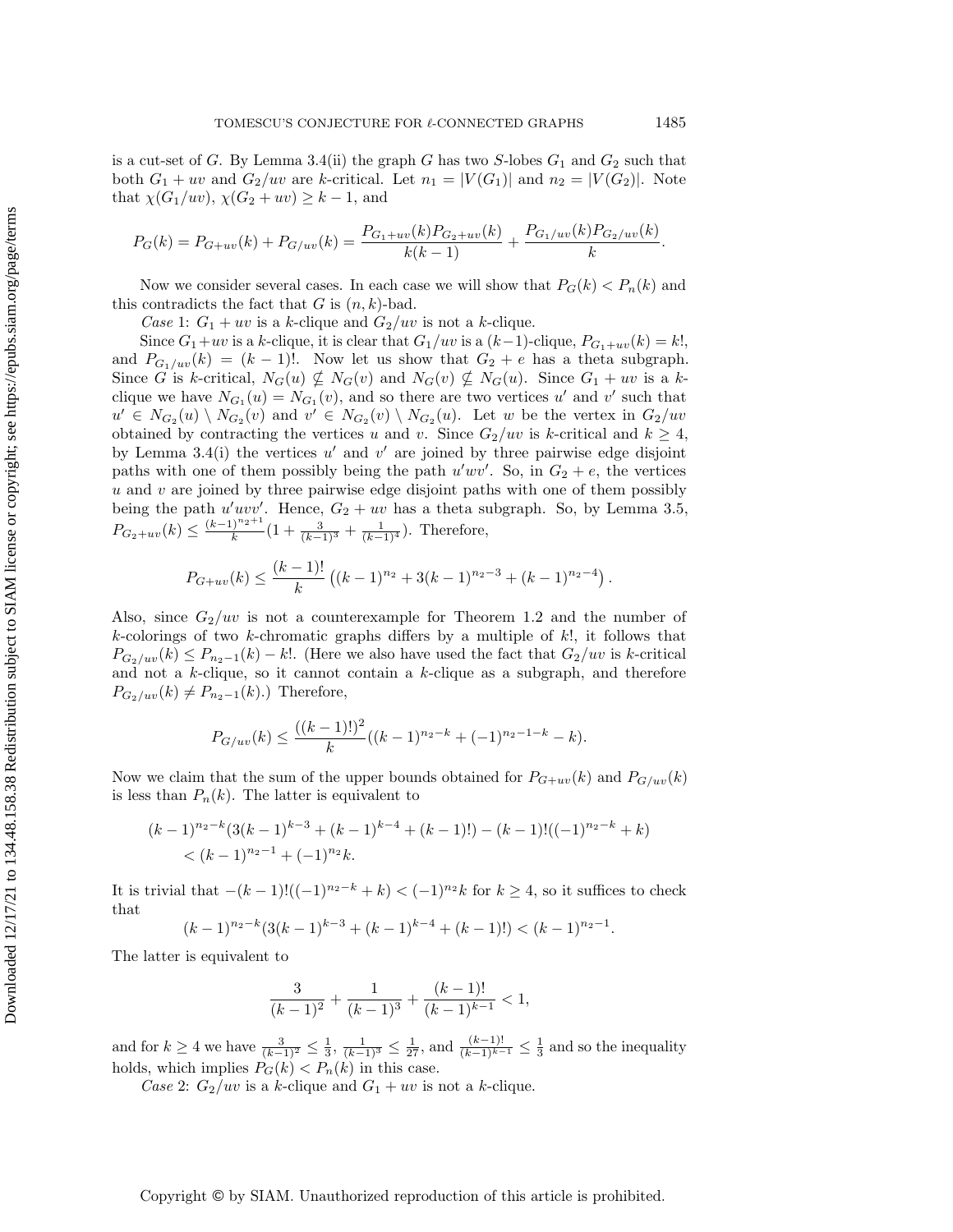In this case we have  $G_1 + uv$  is not a counterexample for Theorem [1.2,](#page-2-0) so  $P_{G_1+uv}(k) \leq P_{n_1}(k)$ . Since  $G_1+uv$  is k-critical and not a k-clique, it cannot contain a kclique as a proper subgraph, so as in the previous case we have  $P_{G_1+uv}(k) \leq P_{n_1}(k) - k!$ . Since  $G_2/uv$  is a k-clique and  $k \geq 4$ , either u or v has at least two neighbors in  $V(G_2) \setminus \{u, v\}$ . One can greedily color the graph  $G_2 + uv$  and obtain at most  $k!(k-1)(k-2)$  many k-colorings. This implies that

$$
P_{G+uv}(k) \le (P_{n_1}(k) - k!)(k-2)(k-1)!.
$$

Since  $G_2/uv$  is a k-clique,  $P_{G_2/uv}(k) = k!$ . Also,  $\chi (G_1/uv) \geq 3$ , and therefore  $P_{G_1/uv}(k) \leq (k - 1)^{n_1 - 1} - (k - 1)$  by Lemma [3.6.](#page-7-4) So,

$$
P_{G/uv}(k) < (k-1)! \left( (k-1)^{n_1-1} - (k-1) \right).
$$

It is easy to check that  $(k-1)!((k-2)(P_{n_1}(k)-k!) + (k-1)^{n_1-1} - (k-1))$  is strictly less than  $P_n(k)$  for  $k \geq 4$ . Thus we get  $P_G(k) < P_n(k)$  in this case.

Case 3: Neither  $G_1 + uv$  nor  $G_2/uv$  is a k-clique.

In this case we have  $G_1 + uv$  satisfies Theorem [1.2,](#page-2-0) so  $P_{G_1+uv}(k) \leq P_{n_1}(k)$ . Since  $G_1 + uv$  is k-critical, it cannot contain a k-clique as a proper subgraph. As in the previous cases, this implies that  $P_{G_1+uv}(k) \leq P_{n_1}(k) - k!$ . Similarly, we have  $P_{G_2/uv}(k) \leq P_{n_2 - 1}(k) - k!$ . Since  $\chi(G_1/uv) \geq 3$  and  $\chi(G_2 + uv) \geq 3$ , by Lemma [3.6,](#page-7-4) we have  $P_{G_1/uv}(k) \leq (k - 1)^{n_1 - 1} - (k - 1)$  and  $P_{G_2+uv}(k) \leq (k - 1)^{n_2} - (k - 1)$ . So we get

$$
P_{G+uv}(k) \le \frac{(P_{n_1}(k) - k!)((k-1)^{n_2} - (k-1))}{k(k-1)}
$$

and

$$
P_{G/uv}(k) \le \frac{((k-1)^{n_1-1}-(k-1))(P_{n_2-1}(k)-k!)}{k}.
$$

Now we claim that the sum of the upper bounds we obtained for  $P_{G+uv}(k)$  and  $P_{G/uv}(k)$  is less than  $P_n(k)$ . The latter is equivalent to

$$
k - (-1)^{n_1 - k} + (k - 1)(k - (-1)^{n_2 - k - 1}) + (-1)^{n - k + 1}(k - 1) + (-1)^{n - k + 1}
$$

being less than

$$
(k-1)^{n_1-k+1} + (k-(-1)^{n_1-k})(k-1)^{n_2-1} + (k-(-1)^{n_2-k-1})(k-1)^{n_1-1} + (k-1)^{n_2-k+1}
$$

and since  $n_1 \geq k + 1$  and  $n_2 \geq k + 2$  (as  $G_1 + uv$  is critical and not a clique, and  $G_2/uv$ is critical and not a k-clique) it easy to check that this inequality holds. Therefore,  $P_G(k) < P_n(k)$  in this case.

Case 4: Both  $G_1 + uv$  and  $G_2/uv$  are k-cliques.

From similar arguments given in the previous cases we have the bounds  $P_{G+uv}(k) \leq$  $k!(k-1)!(k-2)$  and  $P_{G/uv}(k) = (k-1)!(k-1)!$ . Furthermore, we know that  $n = 2k+1$ in this case. It is easy to check that  $k!(k-1)!(k-2) + (k-1)!(k-1)!$  is less than  $(k-1)! \left( (k-1)^{n-k+1} + (-1)^{n-k} \right)$ , and so  $P_G(k) < P_n(k)$  in this case. •

<span id="page-9-0"></span>LEMMA 3.8. Let  $n \geq k \geq 4$  and G be an  $(n, k)$ -bad graph. Then G satisfies property  $C_k$ .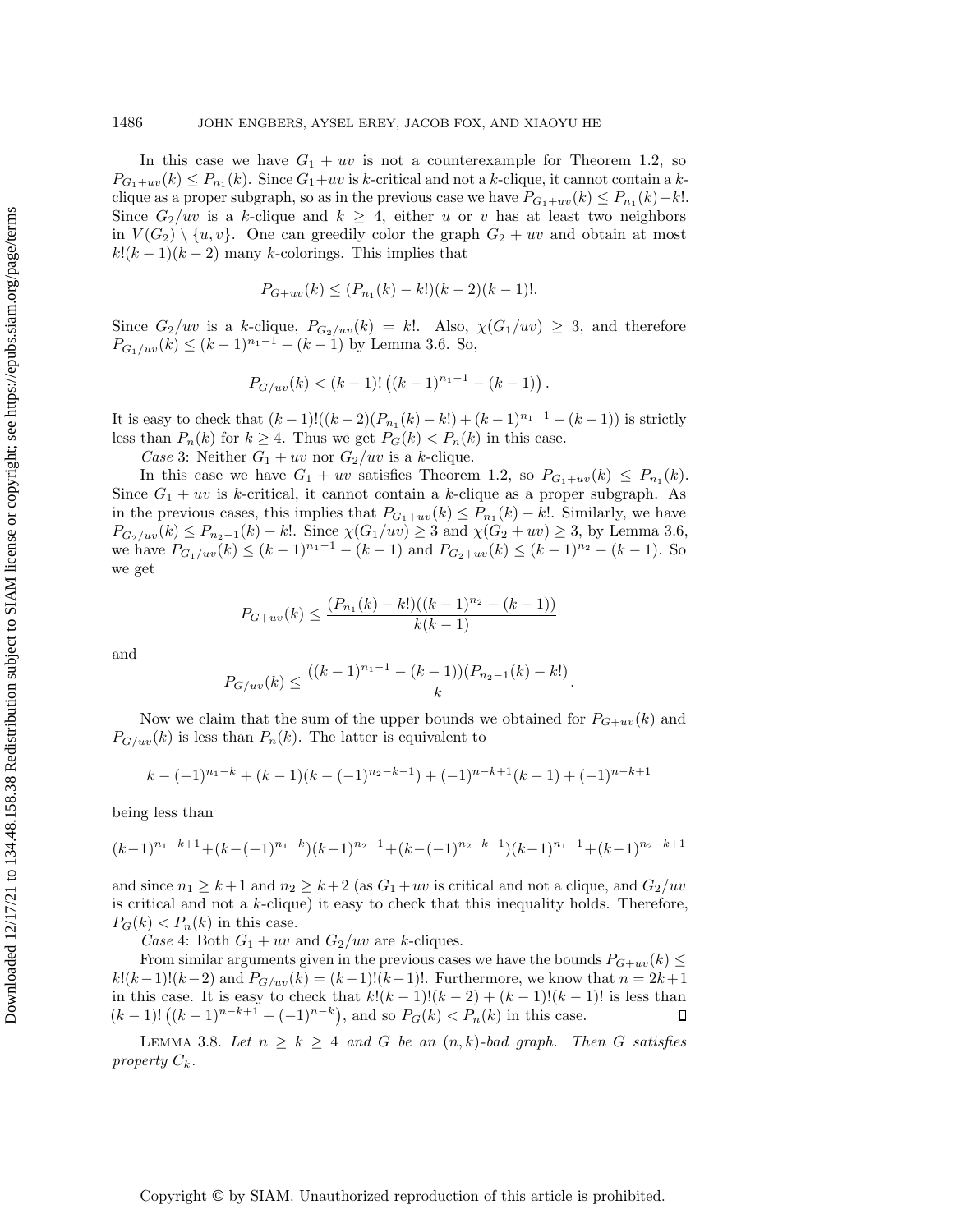*Proof.* Let  $u$  and  $v$  be nonadjacent vertices, and suppose on the contrary that  $Pr_c[c(u) = c(v)] \geq \frac{1}{k-1}$ . Since G is  $(n, k)$ -bad we have  $P_G(k) \geq P_n(k)$ . Therefore,

$$
P_{G/uv}(k) = \Pr_c[c(u) = c(v)] P_G(k)
$$
  
\n
$$
\geq \frac{1}{k-1} (k-1)! ((k-1)^{n-k+1} + (-1)^{n-k})
$$
  
\n
$$
= (k-1)! ((k-1)^{n-k} + \frac{(-1)^{n-k}}{k-1}).
$$

Now  $G/uv$  is k-chromatic as G is k-critical and u and v are not adjacent. Also,  $G/uv$  is 2-connected by Lemma [3.7.](#page-7-5) If  $n - k$  is even, it is clear that

$$
(k-1)! \left( (k-1)^{n-k} + \frac{(-1)^{n-k}}{k-1} \right) > (k-1)! \left( (k-1)^{n-k} + (-1)^{n-k-1} \right).
$$

This means that  $G/uv$  is a counterexample for Theorem [1.2](#page-2-0) and this contradicts G being a minimal counterexample. If  $n - k$  is odd,  $P_{G/uv}(k) \geq (k - 1)!(k - 1)^{n - k} - (k - 2)!$ and the number of k-colorings of the extremal graph for Theorem [1.2](#page-2-0) on  $n-1$  vertices is  $(k-1)!(k-1)^{n-k} + (k-1)!$ . Now the number of k-colorings of two k-chromatic graphs differs by a multiple of k!, but the difference between  $(k-1)!(k-1)^{n-k}-(k-2)!$ and  $(k-1)!(k-1)^{n-k} + (k-1)!$  is  $(k-1)! + (k-2)!$ , which is strictly less than k! as  $k \geq 4$ . This implies that in fact  $P_{G/uv}(k) \geq (k - 1)!(k - 1)^{n - k} + (k - 1)!$ .

Since  $G/uv$  is not a counterexample,  $P_{G/uv}(k) = (k-1)!(k-1)^{n-k} + (k-1)!$  and also  $G/uv \cong G_{n-1,k}$ . Let w be the vertex of  $G/uv$  which is obtained by contracting u and v. If w does not belong to the k-clique of  $G/uv$ , then G contains a k-clique and G has more than k vertices, which together contradict the fact that  $G$  is k-critical. So we now assume that w belongs to the k-clique of  $G/uv$ . The remaining vertices of the clique belong to a  $(k-1)$ -clique of G.

In this case, we can build a  $(k - 1)$ -coloring of G as follows. Start by coloring the vertices of the  $(k - 1)$ -clique. Next, color u and v the same color. The remaining vertices lie on the ear of  $G/uv$  and can be colored accordingly since  $k \geq 4$ . Thus G is not k-chromatic. •

We have all the necessary lemmas and theorems to prove the result for 2-connected graphs.

*Proof of Theorem* [1.2](#page-2-0). Suppose there exists an  $(n, k)$ -bad graph G. By Lemma [3.3,](#page-5-1) we know that G is k-critical. Also, by Lemma [3.8,](#page-9-0) we have G satisfies property  $C_k$ . This means that Theorem [2.1](#page-3-1) applies, and so in particular  $n \geq 2k - 1$  and the bounds given hold. But it is straightforward to check that

$$
k! \left(\frac{k+1}{2} + \frac{n(k-2)}{6(n-k)}\right)^{n-k} < P_n(k)
$$

holds for all  $n > k^2 - k$  when  $k \geq 5$  and for  $n \geq 18$  when  $k = 4$ , and

$$
k! \left( \frac{7k+5}{12} + \frac{n(k-2)}{12(n-k)} \right)^{n-k} < P_n(k)
$$

holds for  $2k - 1 \leq n \leq k^2 - k$  when  $k \geq 6$  and for  $n \geq 11$  when  $k = 5$ . Thus, if there exists an  $(n, k)$ -bad graph, then either  $k = 4$  and  $7 \leq n \leq 17$  or  $k = 5$  and  $n = 9, 10$ . Moreover, we verified using a computer-aided calculation that if  $H$  is a 4-critical graph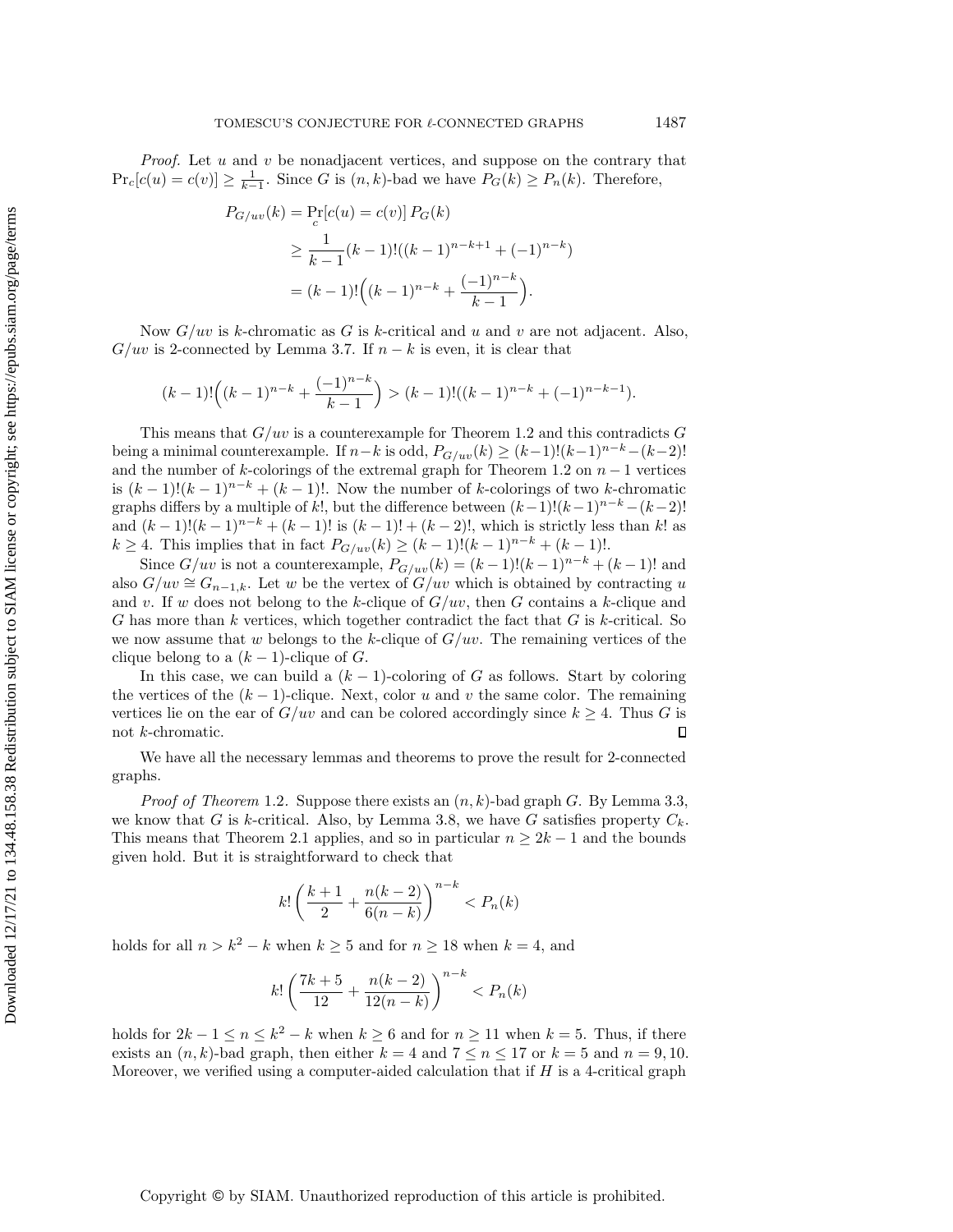on *n* vertices, where  $7 \leq n \leq 10$ , then  $P_H(4) < 3!(3^{n-3} + (-1)^{n-4})$ , and if H is a 5-critical graph on *n* vertices, where  $9 \leq n \leq 10$ , then  $P_H(5) < 4!(4^{n-4} + (-1)^{n-5})$ . The calculation used Maple's built-in chromatic polynomial function and imported the list of all 4-critical and 5-critical graphs up to 10 vertices from [\[18\]](#page-25-16). Since  $(n, k)$ -bad graphs are k-critical, the latter shows that there are no  $(9,5)$ ,  $(10,5)$  and  $(n,4)$ -bad graphs with  $7 \leq n \leq 10$ . Also, by Theorem [2.2,](#page-4-1) if G is an  $(n, 4)$ -bad graph, then  $P_G(4)$  is less than  $2^{(11n-54)/12} 3^{(2n-3)/6}$  and it is straightforward to check that the latter is less than  $3!(3^{n-3} + (-1)^{n-4})$  for  $11 \leq n \leq 17$ . Thus, there does not exist a counterexample for Theorem [1.2](#page-2-0) and the result follows.  $\Box$ 

<span id="page-11-0"></span>4. Connected graphs with given minimum degree. In this section, we prove Theorems [1.3](#page-2-2) and [1.4](#page-2-1) together. As an  $\ell$ -connected graph has minimum degree  $\ell$ , we will begin by proving structural results on the extremal graphs with a given minimum degree, then specialize to the  $\ell$ -connected setting.

We begin with the following definitions.

DEFINITION 4.1. Fix  $\delta \geq 3$  and  $k \geq 4$ . We say that a graph G is an  $(n, k, \delta)$ -graph if it is a connected graph with n vertices, minimum degree  $\delta$ , and chromatic number k. Furthermore, G is  $(n, k, \delta)$ -maximum if it is an  $(n, k, \delta)$ -graph and has the largest value of  $P_G(k)$  among all  $(n, k, \delta)$ -graphs.

We will assume that n is sufficiently large so that  $(n, k, \delta)$ -graphs exist. We now describe a "typical"  $(n, k, \delta)$ -graph with many k-colorings. Let  $G_1$  be the graph on a vertex set with three parts X, Y, Z of orders  $k - 1$ ,  $\delta$ , and  $n - \delta - k + 1$ , respectively, where the edges of  $G_1$  are all pairs within X, so  $G[X]$  is a clique, and all pairs from Y to  $X \cup Z$ . This graph is easily seen to be an  $(n, k, \delta)$ -graph if n is large.

We first remark that every proper k-coloring of  $G_1$  uses  $k-1$  colors on X, the set Y is colored monochromatically with the last color, and any of the  $k-1$  colors of X can be used on  $Z$ . This gives

<span id="page-11-1"></span>(4.1) 
$$
P_{G_1}(k) = k!(k-1)^{n-\delta-k+1}.
$$

Our main result in this section is that  $(4.1)$  is asymptotically as large as possible and that any  $(n, k, \delta)$ -graph with at least this many colorings must have a structural decomposition similar to that of  $G_1$ . The optimal graphs  $G^*$  in Theorem [1.3](#page-2-2) and  $G^*$  in Theorem [1.4](#page-2-1) will thus have a very similar three-part structure to  $G_1$  and have slightly more k-colorings.

DEFINITION 4.2. We say that a graph  $G = (V, E)$  with minimum degree  $\delta$  has an  $(X, Y, Z)$  decomposition if  $V = X \sqcup Y \sqcup Z$ ,  $| Y | = \delta$ , the induced subgraph  $G[Y \cup Z]$  is the complete bipartite graph between Y and Z, and there are no edges between X and Z. See Figure [4.1](#page-12-0).

We will need two lemmas to prove such a decomposition exists. The first lemma will be used to bound the number of ways to color the internal vertices of a path whose endpoints have already been colored. It is stated in  $[3]$  in terms of H-colorings, which for  $H = K_k$  corresponds to a k-coloring.

LEMMA 4.3 (see [\[3\]](#page-25-17)). Suppose that  $r \geq 4$ . The number of k-colorings of the path  $P_r$  so that the endpoints are two fixed, predetermined colors is at most  $((k-1)^2 1)(k-1)^{r-4}.$ 

<span id="page-11-2"></span>We also use the following theorem of Erd $\ddot{\sigma}$  and P $\ddot{\sigma}$ sa.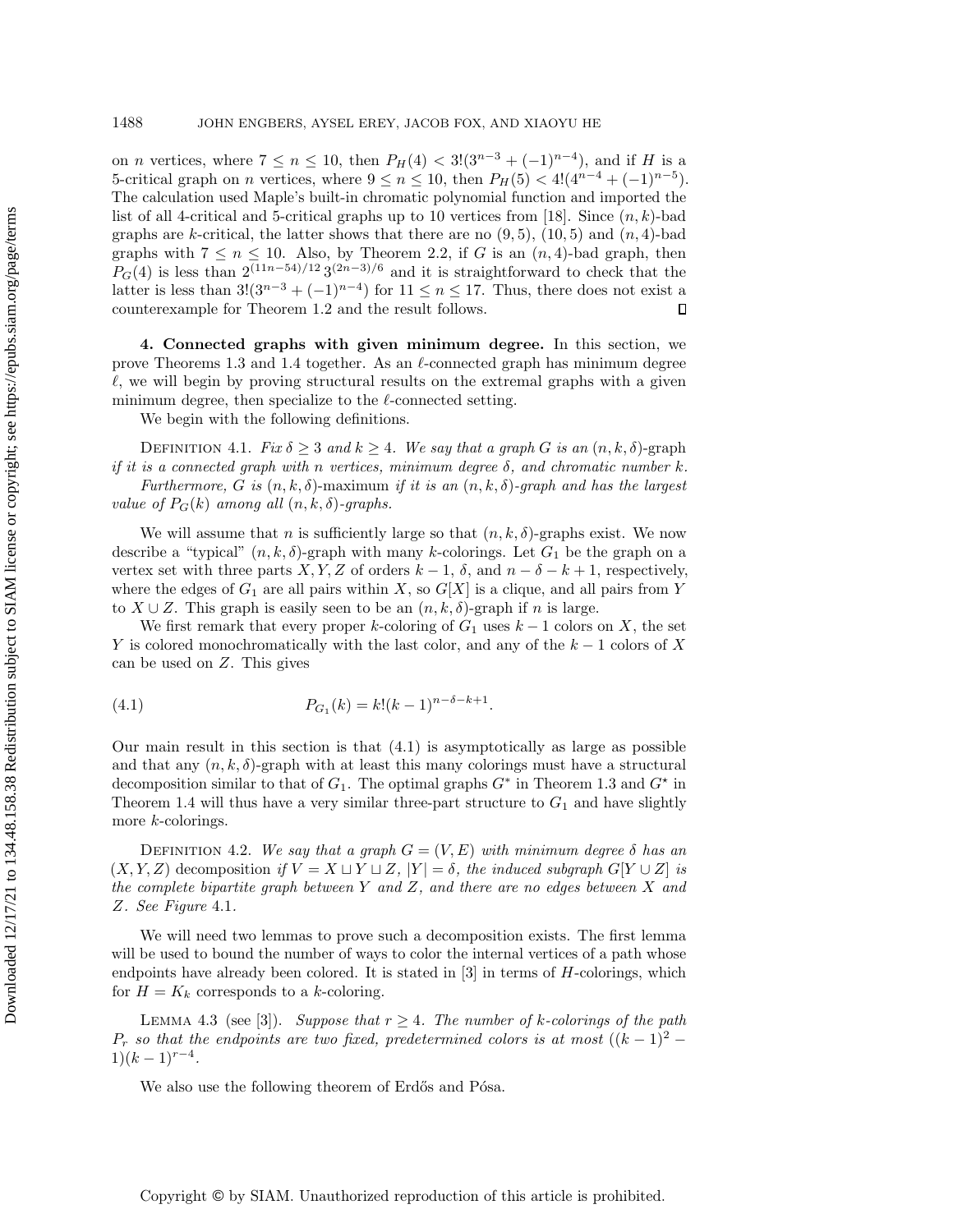<span id="page-12-0"></span>

FIG. 4.1. An example of an  $(X, Y, Z)$  decomposition of a graph with minimum degree  $\delta = 3$ .

<span id="page-12-3"></span>THEOREM 4.4 (see [\[7\]](#page-25-18)). There is a function  $f : \mathbb{N} \rightarrow \mathbb{R}$  such that a graph G either contains d disjoint cycles or contains  $f(d)$  vertices whose deletion makes the graph acyclic.

Given a set  $C$  of colored vertices in a connected graph  $G$ , we greedily color the remaining vertices by considering them in order of nondecreasing distance from C, breaking ties arbitrarily. Each new uncolored vertex  $v$  has a neighbor that has already been colored, and so has at most  $k-1$  choices for its color.

4.1. Structural lemma for extremal graphs. Now, we are ready to state and prove a structural lemma for all extremal graphs with at least as many k-colorings as  $G_1$  from  $(4.1)$ .

<span id="page-12-1"></span>LEMMA 4.5. Suppose  $\delta \geq 3, k \geq 4$ , and n is sufficiently large in terms of  $\delta$  and k. If G is an  $(n, k, \delta)$ -graph and

(4.2) 
$$
P_G(k) \ge k!(k-1)^{n-\delta-k+1},
$$

then G has an  $(X, Y, Z)$  decomposition of one of the following four types:

- <span id="page-12-2"></span>1.  $G[X] \simeq K_{k - 1}$  and there is a vertex of Y complete to X.
- 2.  $G[X] \simeq K_{k 1}$  and for each  $x \in X$ , there is a vertex of Y whose neighborhood in X is  $X \setminus \{ x\}$ .
- 3.  $G[X] \simeq K_k$  and there is exactly one vertex of X with neighbors in Y.
- 4. G[X] is  $K_k$  plus a leaf v, v is the only vertex of X with neighbors in Y, and v has at least  $\delta - 1$  neighbors in Y.

In addition, Case 2 is only possible when  $k - 1 \leq \delta$ , while Cases 3 and 4 are only possible if  $k - 1 \geq \delta$ .

*Proof of Lemma [4.5](#page-12-1).* We determine structures that must be present in  $G$ ; the first several claims of this proof are inspired by the first several claims of the proof of Theorem 1.1 in [\[12\]](#page-25-5). Throughout, we treat  $\delta$  and k as constants and all implicit constants are allowed to depend on them.

Claim  $1: G$  has a bounded number of disjoint cycles. Suppose that  $G$  has  $c$  disjoint cycles. We color G by fixing a vertex  $v$  in G and coloring it arbitrarily. Then we properly color a shortest path from  $v$  (the current set of colored vertices) to a vertex on one of the disjoint cycles; each vertex on this path must avoid the color on the previous vertex in the path. By Lemma [4.3,](#page-11-2) the vertices on the cycle can be colored in at most  $((k-1)^2-1)(k-1)^{t-3}$  ways, where t is the number of vertices in the cycle. Using the fact that  $G$  is connected, we then repeat this process of finding a shortest path from the set of colored vertices to a disjoint cycle and coloring it in at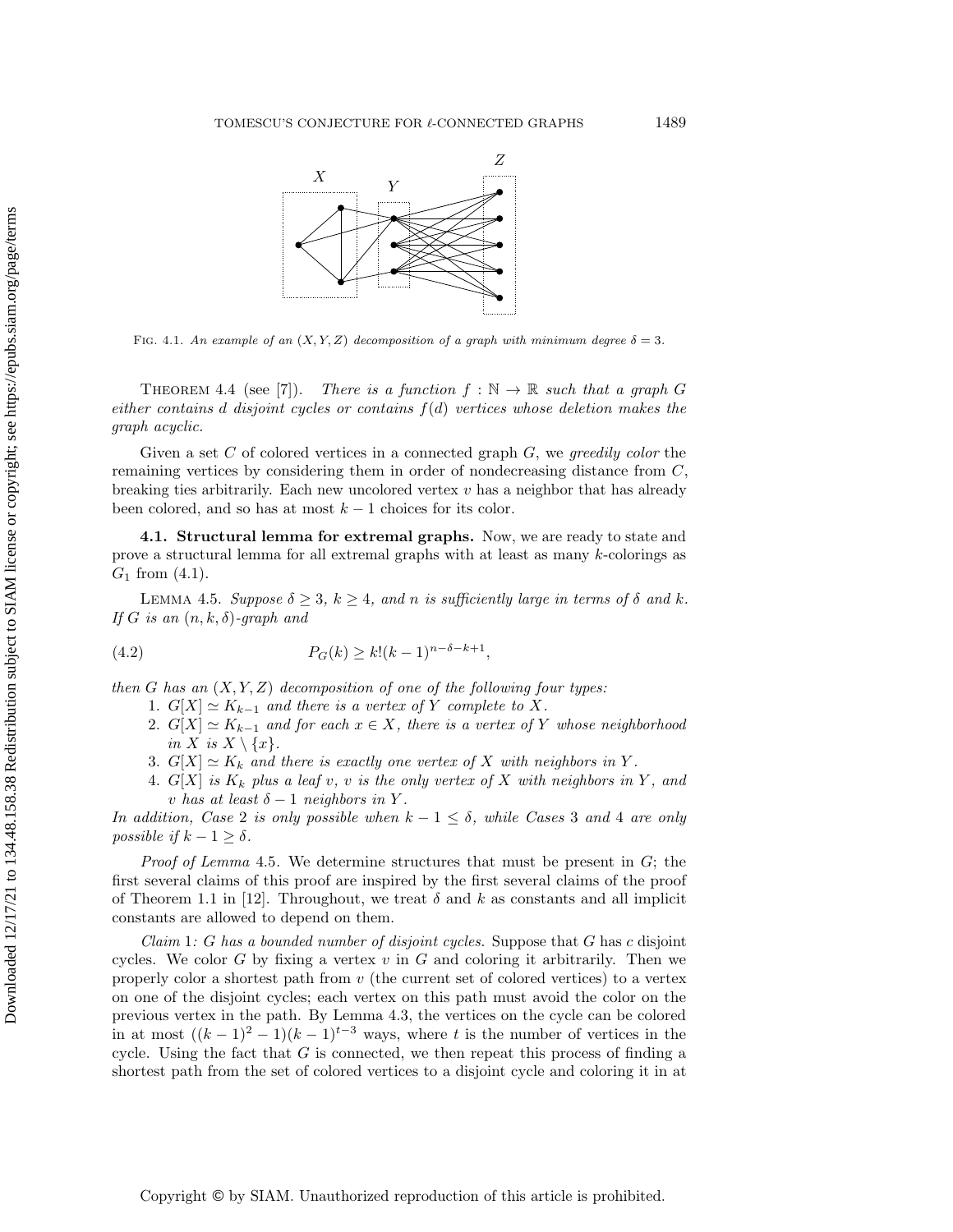most  $((k-1)^2-1)(k-1)^{t-3}$  ways. After all cycles have been colored, we greedily color the remaining vertices; each remaining vertex has at most  $k-1$  choices for its color. Since there are  $c$  disjoint cycles, this process iterates  $c$  times and so we have

$$
P_G(k) \le k((k-1)^2 - 1)^c (k-1)^{n-2c-1} \le k(k-1)^{n-1} e^{\frac{-c}{(k-1)^2}}.
$$

If

$$
c > (k-1)^2(k+\delta-2)\log(k-1),
$$

then  $P_G(k) < k(k-1)^{n-k-\delta+1}$ , which contradicts [\(4.2\)](#page-12-2). (Here and throughout all logarithms are base e). Thus, there must be at most  $(k-1)^2(k+\delta - 2)\log(k-1)$ disjoint cycles in G.

We now use Theorem [4.4](#page-12-3) to identify a set  $A$  of vertices of  $G$ , where by the previous claim |A| is at most a constant depending of k and  $\delta$ , so that the removal of the vertices of A from G makes the graph acyclic. Therefore, we can partition the vertices of G into a set A (where |A| is a constant depending on k and  $\delta$ ) and a set F so that  $G[F]$  is a forest. We will simply refer to F as the forest.

Say a component of this forest  $F$  is *nontrivial* if it contains some edge. Note that for every nontrivial component  $T$  of  $F$ , all maximal paths of  $T$  will have endpoints which are leaves of T, and all leaves of T must have at least  $\delta - 1 \geq 2$  neighbors in A. We use these facts in the next claim.

Claim 2: The forest  $F$  has a bounded number of nontrivial components. If there are c nontrivial components, we consider a maximal path in each nontrivial component. We first color A in at most  $k^{|A|}$  ways. We then iteratively color the maximal paths, where the number of colorings for one maximal path is bounded above by using Lemma [4.3.](#page-11-2) Finally, we color the remaining vertices greedily. This gives

$$
P_G(k) \le k^{|A|}((k-1)^2 - 1)^c (k-1)^{n-|A|-2c} \le k^{|A|}(k-1)^{n-|A|} e^{\frac{-c}{(k-1)^2}}.
$$

If  $c > |A|(k-1)^2 \log(k/(k-1)) + (k-1)^2(k+\delta - 1) \log(k-1)$ , then this implies that  $P_G(k) < (k-1)^{n-\delta - k+1}$ . Again, this contradicts [\(4.2\)](#page-12-2), so we know that there are at most

$$
|A|(k-1)^2 \log(k/(k-1)) + (k-1)^2(k+\delta-1)\log(k-1)
$$

nontrivial components in the forest F.

Now let T be one fixed nontrivial component of  $F$ , so T is a tree. Let T' be the subtree obtained from  $T$  by deleting all of the leaves of  $T$ . We will show that the number of vertices in  $T'$  is bounded by a constant that depends on k and  $\delta$  by using the next two claims. Specifically, we show that the length of the longest path in  $T$  is bounded and that  $T'$  has a bounded number of leaves, which together show that the number of vertices in  $T'$  is bounded.

Claim 3: The length of the longest path in  $T$  is bounded. Suppose that the longest path P in T has at least 2c vertices. Label the vertices of P as  $u_1v_1u_2v_2 \cdots$ . Again, first color the vertices in A. Then we color  $P$  as follows. Consider each pair  $u_i$  and  $v_i$  together for increasing values of i. Given a pair  $u_i$  and  $v_i$ , we see that  $u_i$  has a neighbor that has already been colored  $(u_1)$  has a neighbor in A, and  $u_i$  for  $i > 1$  has  $v_{i-1}$  as a neighbor). We then take a maximum length path  $Q_i$  in the tree T that starts at  $v_i$  and otherwise avoids P; we use here that  $\delta \geq 3$  implies  $v_i$  has a neighbor that is not in  $P$ . The maximality of  $Q_i$  implies that the other endpoint of this path must have a neighbor in A. Therefore the path  $u_i \cup Q_i$  can be colored in at most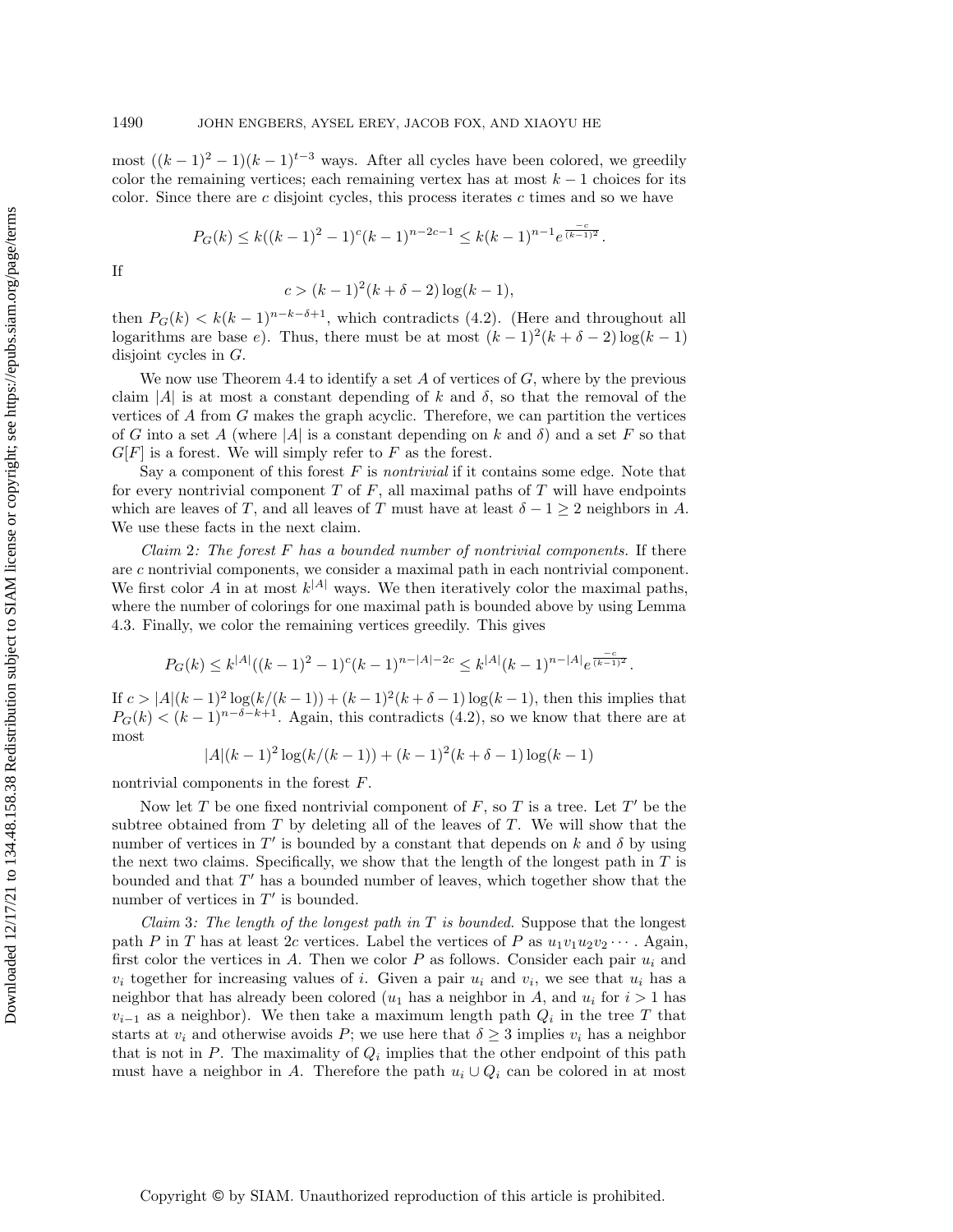$((k-1)^2-1)(k-1)^{|Q_i|-1}$  ways by Lemma [4.3.](#page-11-2) We then proceed to the next two vertices in  $P$ , and in this way we color the first  $2c$  vertices of  $P$ . Notice that  $T$  being a tree implies that the paths for  $Q_i$  and  $Q_j$  for  $i \neq j$  do not intersect.

After greedily coloring the remaining vertices on the path  $P$  and also of the rest of the graph, we have

$$
P_G(k) \le k^{|A|}((k-1)^2 - 1)^c (k-1)^{n-|A|-2c} \le k^{|A|}(k-1)^{n-|A|} e^{\frac{-c}{(k-1)^2}}.
$$

The same analysis given in Claim 2 shows that

$$
c \le |A|(k-1)^2 \log(k/(k-1)) + (k-1)^2(k+\delta-1)\log(k-1),
$$

and so the length of the longest path in  $T$  is bounded above by a constant.

Claim 4:  $T'$  has a bounded number of vertices. We first show that  $T'$  has a bounded number of leaves. Suppose that T' has c leaves. As  $\delta \geq 3$ , each leaf v of T' has at least two neighbors outside of  $T'$ , and by the definition of  $T'$  we have that at least one neighbor of  $v$  is a leaf of  $T$ . Note that a leaf of  $T$  has a neighbor in  $A$ . If two neighbors of a leaf v of  $T'$  are leaves of T, we have a path on 5 vertices that starts and ends in A with  $v$  in as the middle vertex. If only one neighbor of  $v$  is a leaf of  $T$ , then another neighbor of  $v$  is in  $A$ , so we have a path on 4 vertices that starts and ends in A. Here we used the fact that every leaf of T has at least  $\delta - 1 \geq 2$  neighbors in A.

We first color A. For each leaf of  $T'$ , we color along the path in  $T$  on 4 or 5 vertices containing it which has endpoints in A. This obtains an upper bound from Lemma [4.3.](#page-11-2) Finally, we greedily color the remaining vertices of the graph. From this we have

$$
P_G(k) \le k^{|A|}((k-1)^2 - 1)^c (k-1)^{n-2c-|A|} \le k^{|A|}(k-1)^{n-|A|} e^{\frac{-c}{(k-1)^2}}.
$$

Again, the analysis of Claim 2 shows that

$$
c \le |A|(k-1)^2 \log(k/(k-1)) + (k-1)^2(k+\delta-1)\log(k-1),
$$

and so the number of leaves in  $T'$  is bounded above by a constant.

Finally, note that the maximum path of  $T'$  is of bounded length, so  $T'$  has bounded radius. Fixing an arbitrary root, we know that the number of vertices of any given distance from the root is at most the number of leaves; this implies  $|V(T')|$  is bounded.

Now, for every component T, we move the set of nonleaves  $V(T')$  into A; in the special case of  $T' = \varnothing$  then T is a single edge and we move one of the two vertices into  $A$ . Let  $L$  be the resulting set containing  $A$ . This partitions the vertices of  $G$  into a set L and a set R (which is a subset of the forest  $F$ ) so that R is an independent set. The size of L is absolutely bounded in terms of  $\delta$  and k because | A| is bounded, the number of components is bounded, and the size of each  $V(T')$  is bounded. Note that all neighbors of a vertex in R must be in L. For each  $Y \in \binom{L}{\delta}$  we define  $Z_Y$  to be the set of all common neighbors of  $Y$  in  $R$ . By the minimum degree condition, every vertex of R has at least  $\delta$  neighbors in L, so the set family  $\{ Z_Y : Y \in \binom{L}{\delta} \}$  covers R.

Claim 5: For all but one choice of Y,  $|Z_Y|$  is bounded. Suppose  $Y, Y' \in \binom{L}{\delta}$  with  $Y \neq Y'$ . We break k-colorings of G into three types: those that have at least two colors on Y, those that have at least two colors on  $Y'$ , and those that are monochromatic on  $Y$  and  $Y'$ .

We count colorings of the first type by first coloring Y arbitarily in at most  $k^{\delta}$ ways, then coloring each vertex of  $Z_Y$  arbitrarily in at most  $k-2$  ways, and finally coloring the rest of  $G$  greedily. The number of such colorings is at most

$$
k^{\delta}(k-2)^{|Z_Y|}(k-1)^{n-|Z_Y|-\delta} \le k^{\delta}(k-1)^{n-\delta}e^{-|Z_Y|/(k-1)}.
$$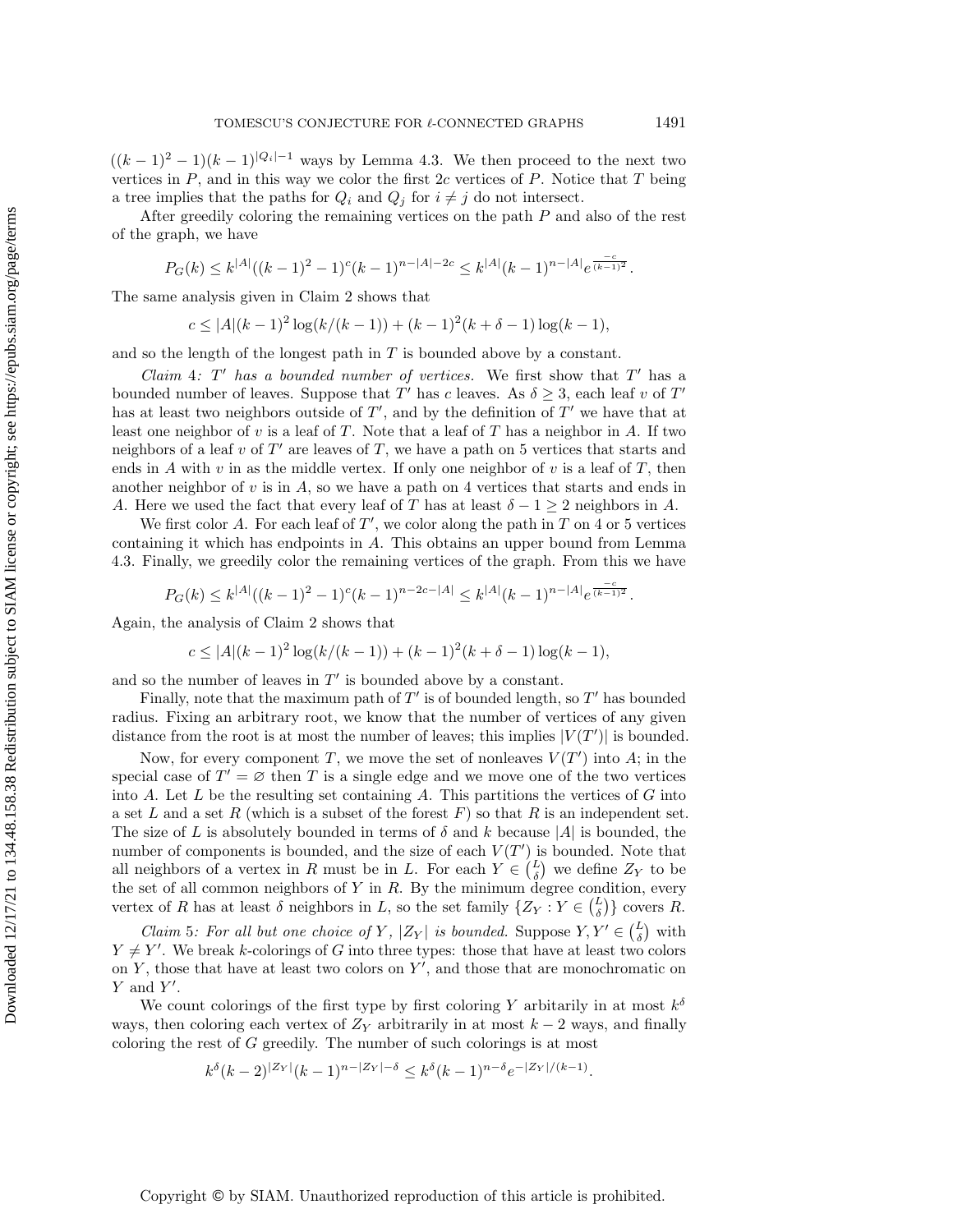By the same reasoning, the number of colorings of the second type is at most  $k^{\delta} (k-1)^{n-\delta} e^{-|Z_{Y'}|/(k-1)}.$ 

If there's a coloring of the third type, then both  $Y$  and  $Y'$  are independent sets. The number of colorings of the third type is then the same as the number of colorings of the graph obtained by contracting each of  $Y$  and  $Y'$  to a vertex (which will be the same vertex if Y and Y' intersect). Since this new graph is still connected, has chromatic number at least k, and has at most  $n - \delta$  vertices because  $Y \neq Y'$ , we have by Theorem [1.1](#page-1-0) that the number of colorings of the third type is at most  $k!(k-1)^{n-\delta - k}$ . In total, we get

$$
P_G(k) \le k^{\delta} (k-1)^{n-\delta} (e^{-|Z_Y|/(k-1)} + e^{-|Z_{Y'}|/(k-1)}) + k!(k-1)^{n-\delta-k},
$$

so if  $|Z_Y|$  and  $|Z_{Y'}|$  are sufficiently large in terms of  $\delta$  and k, then G does not satisfy  $(4.2).$  $(4.2).$ 

We have shown that there is a single set  $Y \in \binom{L}{\delta}$  for which  $|Z_{Y'}|$  is bounded in terms of  $\delta$  and k for every  $Y' \neq Y$ . Note that the argument for Claim 5 also shows that Y must be an independent set so that there exists colorings monochromatic on Y. Furthermore, since the family  $\{ Z_{Y'} : Y' \in \binom{L}{\delta} \}$  covers all of R and  $|L|$  is itself bounded in terms of  $\delta$  and  $k, |Z_Y| \geq n - O(1)$ . Define

$$
Z = Z_Y \setminus \bigg(\bigcup_{Y' \neq Y} Z_{Y'}\bigg),
$$

and define  $X = V(G) \setminus (Y \cup Z)$ . We claim that this triple  $(X, Y, Z)$  is an  $(X, Y, Z)$ decomposition of G. Both Y and Z are independent sets, so it is certainly the case that  $G[Y \cup Z]$  is a complete bipartite graph between Y and Z. Also, every vertex in X is either an element of  $L \setminus Y$  or an element of  $R \setminus Z_Y$ , so there are no edges between X and Z. Thus this is a valid  $(X, Y, Z)$  decomposition of G with  $|Y| = \delta$  and  $|X|$ bounded in terms of  $\delta$  and k.

Next we will apply Theorem [1.1](#page-1-0) to show that  $G[X]$  is essentially a k-clique.

Claim 6: The 2-core of  $G' = G[X \cup Y]/Y$  is a k-clique. We again break the  $k$ -colorings of  $G$  into two types: those which have at least two colors on  $Y$ , and those which are monochromatic on  $Y$ . The number of colorings of the first type can be bounded by

$$
k^{|Y|}(k-1)^{|X|}(k-2)^{|Z|} = O((k-2)^n),
$$

which is negligibly small compared to  $P_G(k)$  for n sufficiently large.

The number of colorings of  $G$  monochromatic on  $Y$  is the same as the number of colorings of the graph  $G/Y$ , where Y is contracted to a vertex. This graph has chromatic number at least  $k$ , and all the vertices of  $Z$  have degree 1 in it. Therefore, the number of colorings of  $G/Y$  is just the number of colorings of  $G' = G[X \cup Y] / Y$ , which must also have chromatic number at least k, multiplied by  $(k-1)^{|Z|}$ . Since G' is a connected graph on  $|X| + 1$  vertices with chromatic number at least  $k \geq 4$ , we get by Theorem [1.1,](#page-1-0)

$$
P_{G'}(k) \le k!(k-1)^{|X|+1-k},
$$

with equality if and only if the 2-core of  $G'$  is a k-clique.

Suppose equality doesn't hold. Then,  $P_{G'}(k) \leq k!(k - 1)^{|X| + 1 - k} - 1$ , so

$$
P_G(k) = P_{G/Y}(k) + O((k-2)^n) \le (k!(k-1)^{|X|+1-k}-1) \cdot (k-1)^{|Z|} + O((k-2)^n),
$$

and since  $|Z| = n - O(1)$ , this inequality contradicts [\(4.2\)](#page-12-2) for *n* sufficiently large. Therefore, equality holds and this proves the claim.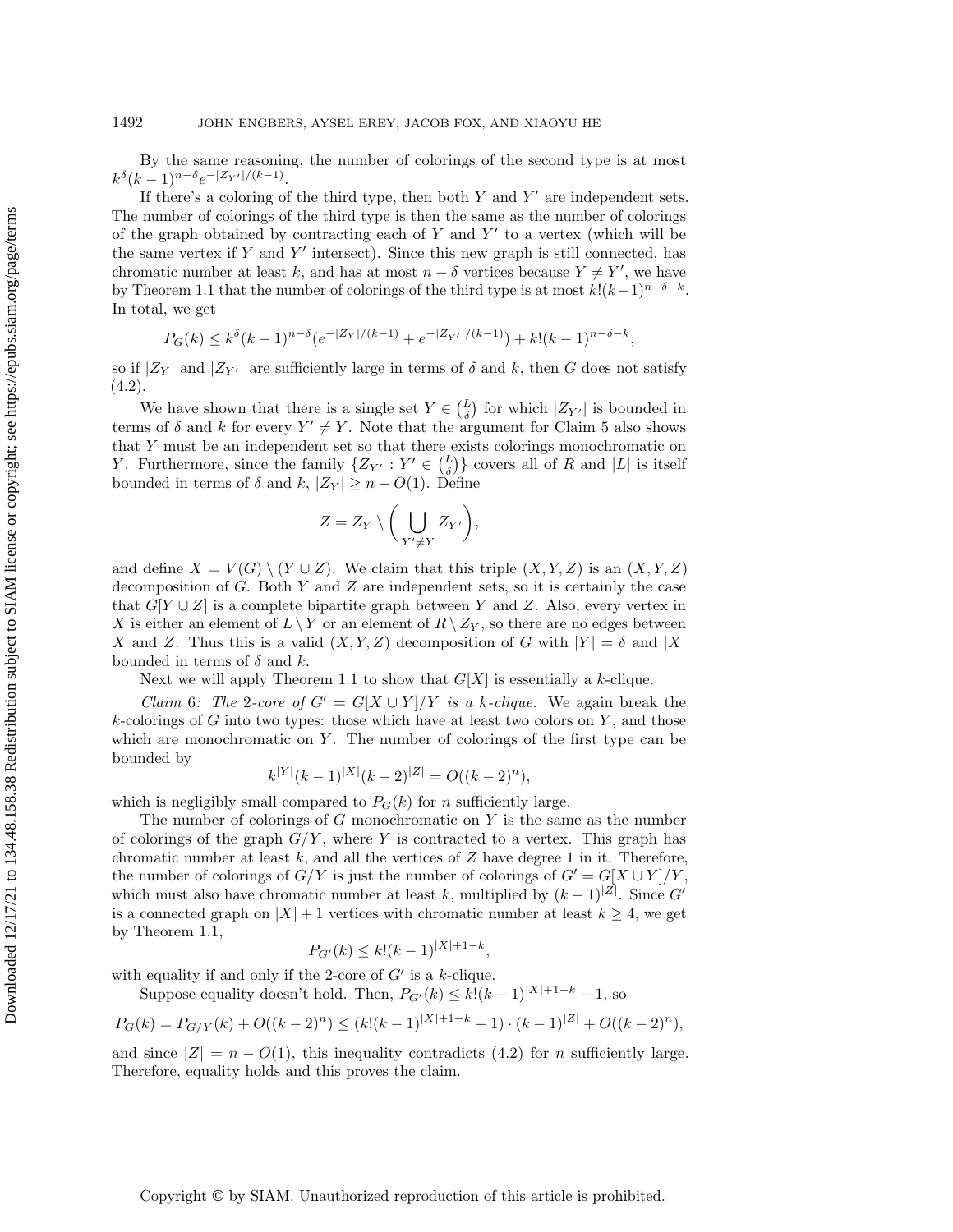It remains to show that if the 2-core of G' is a k-clique C, then  $G[X \cup Y ]$  must be one of the four types of graphs described. We may move all vertices of  $X$  which only have neighbors in Y to Z, guaranteeing that  $G[X]$  is connected. Let y be the vertex in  $G'$  to which Y is contracted. Then, because the original graph  $G$  has minimum degree  $\delta$ , every vertex in G' except y and the neighbors of y must have degree at least  $\delta \geq 3.$ 

First, suppose y is a vertex of C. We claim that  $G' \simeq K_k$ . If not, G' is not equal to its own 2-core, so it contains a vertex  $v$  of degree 1. By the previous observation, v must be a neighbor of y, and v must be complete to Y in the original graph G, and have no other edges inside  $G[X \cup Y]$ . But any vertex whose neighborhood is exactly  $Y$  is in  $Z$ , by the definition of  $Z$ , so such a  $v$  does not exist.

Thus,  $G' \simeq K_k$ , which implies that  $G[X] \simeq K_{k - 1}$ . In this scenario, we show that the Cases 1 and 2 are the only possible ways for  $\chi (G) = k$  to hold. Indeed, suppose Cases 1 and 2 both fail to hold, so there exists a vertex  $x \in X$ such that  $X \setminus \{x\}$  has no common neighbor in Y. Then, give a  $(k - 1)$ -coloring to X, where the color of x is  $k-1$ . By the hypothesis, it is possible to extend this coloring to Y while using only the first  $k - 2$  colors. Finally, coloring Z with  $k-1$  gives a proper  $(k-1)$ -coloring of G, which is the desired contradiction.

It remains to consider the case that y is not a vertex of the k-clique  $C$ , so that C is contained in  $G'[X]$ . We further split into cases based on the distance of y from  $C$ .

If  $y$  is distance 1 from  $C$ , then we claim that there are no other vertices in  $G'$  besides y and the clique. If not, some such vertex v would have degree at most 1. Thus, for v to have degree at least  $\delta$  in G, it must then be adjacent to y and be complete to Y in G. By the same argument as before, v would then belong to Z and not to  $X \cup Y$  by the definition of Z. It follows that  $G[X] \simeq K_k$ and exactly one vertex of  $X$  has neighbors in  $Y$ . This falls into Case 3 of the lemma.

If  $y$  is distance 2 from  $C$ , then by a similar argument as the previous case there can be no other vertcies in G' other than  $C \cup \{ y, v \}$ , where v is the unique vertex between y and C. In this case v must have at least  $\delta - 1$  edges to Y to have degree at least  $\delta$  in G, so G falls into Case 4 of the lemma.

The final case is when  $y$  is distance 3 or more from  $C$ . We claim that this is impossible. Indeed, the graph  $G'' = G' \setminus \{ y\} \cup N(y)$  also has 2-core equal to C. Also, since every vertex of  $\{ y\} \cup N(y)$  has distance 2 or more from C, it follows that  $G\prime \prime$ contains at least one additional vertex. In particular,  $G\prime\prime$  contains a vertex v of degree 1.

But since we deleted  $\{ y\} \cup N(y)$  from G', this means that v is not adjacent to y in  $G'$ , so its degree in  $G'$  is the same as its degree in G. Since this degree must be at least  $\delta \geq 3$ , we see that v has at least two neighbors w, w' in  $N(y)$ . But then  $v, w, w', y$  form a four-cycle in G' disjoint from C, which contradicts the fact that C is the 2-core of  $G'$ . Thus it is impossible for y to be distance 3 or more from  $C$ , and the four cases above exhaust all the possibilities for  $G[X \cup Y]$ .

In Case 2, there must be at least  $k - 1$  vertices in Y and so  $|Y| = \delta \geq k - 1$ . In Cases 3 and 4, there are always vertices of degree  $k - 1$ , and so these two cases can only occur when  $k - 1 \geq \delta$ .  $\Box$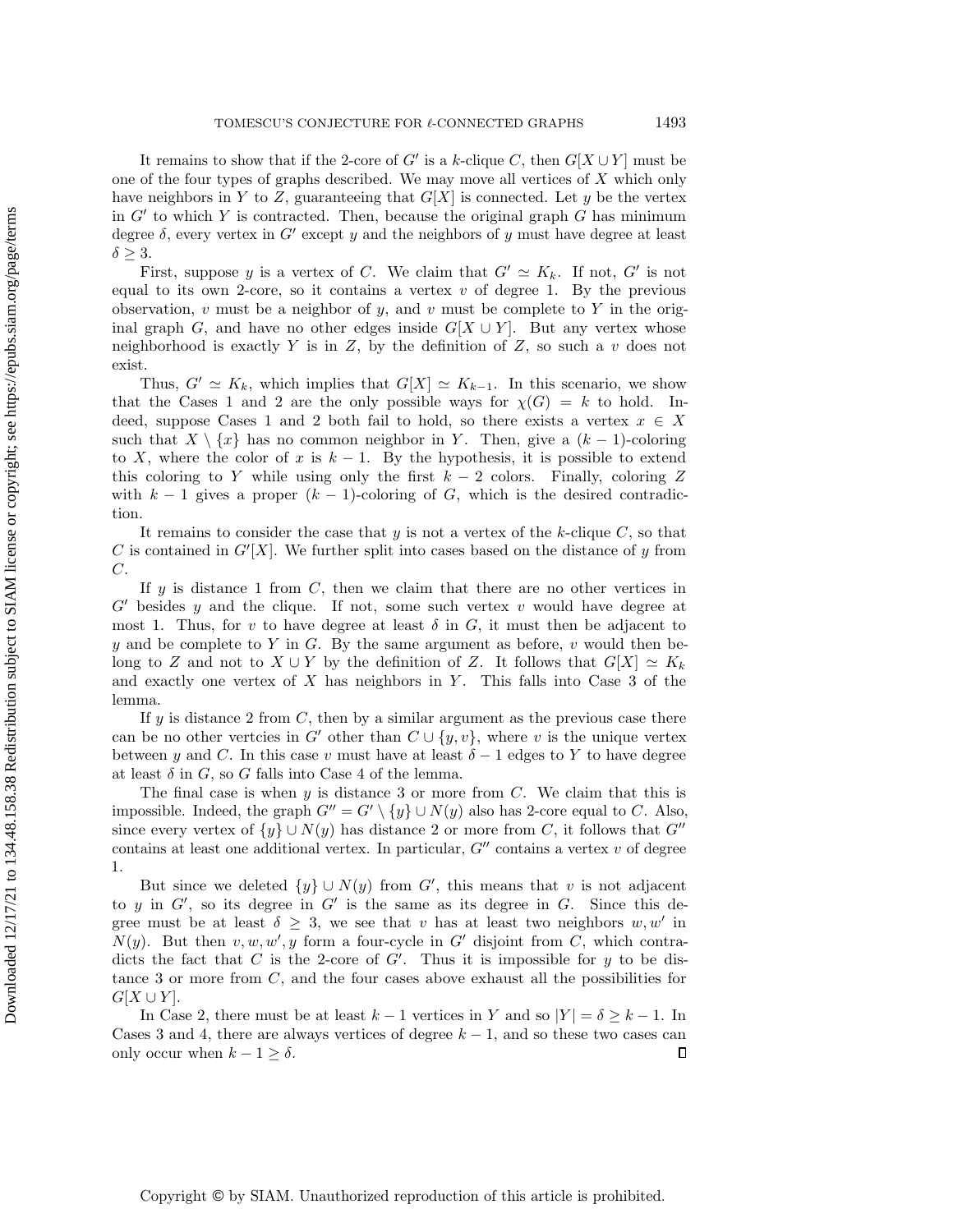We make a simple observation about how to estimate the number of  $k$ -colorings with an  $(X, Y, Z)$  decomposition. Note that given the sizes of the parts  $X, Y, Z$  in the decomposition, the only remaining information needed to determine  $G$  is the induced subgraph  $G[X \cup Y]$ .

<span id="page-17-2"></span><span id="page-17-1"></span>LEMMA 4.6. Suppose G is a graph with an  $(X, Y, Z)$  decomposition. Then,

(4.3) 
$$
P_G(k) = \sum_{i=1}^k P^{(i)} \cdot (k-i)^{|Z|},
$$

where  $P^{(i)}$  is the number k-colorings of  $G[X \cup Y]$  using exactly i colors on Y.

*Proof.* Make each k-coloring of G by first coloring  $G[X \cup Y]$ , then extending to Z greedily. Since every vertex of  $Z$  has neighborhood  $Y$ , it follows that the number of ways to extend a given coloring to Z is exactly  $(k-i)^{|Z|}$  if exactly i colors already appear in Y.  $\Box$ 

Due to Lemma [4.5,](#page-12-1) the extremal graphs we need to consider all have an  $(X, Y, Z)$ decomposition where |X| and |Y| are bounded in terms of  $\delta$  and k. Thus, the *i*th term in the series [\(4.3\)](#page-17-1) grows like  $\Theta((k - i)^n)$  when  $k, \delta$  are fixed and  $n \rightarrow \infty$ .

NOTATION. When G has an  $(X, Y, Z)$  decomposition, we write  $P_G^{(i)}(k) = P^{(i)}$ .  $(k-i)^{|Z|}$  for the ith-order term, where  $P^{(i)}$  is as defined in Lemma [4.6](#page-17-2).

Using Lemma [4.5,](#page-12-1) we now can not only show that [\(4.2\)](#page-12-2) is asymptotically the best possible, but also compute the optimal second-order term and estimate the optimal third-order term.

4.2. The second-order terms. In the previous section, we determined the first-order terms of  $P_G(k)$  for the four types of extremal graphs corresponding to the cases in Lemma [4.5.](#page-12-1)

DEFINITION 4.7. A graph is of Type  $t$  if it satisfies the conditions of Case  $t$  in Lemma [4.5](#page-12-1) for  $t = 1, 2, 3, 4$ , and we say that the graph is maximum of Type t if it has the most k-colorings amongst all  $(n, k, \delta)$ -graphs of Type t.

We now compare the second-order terms  $P_G^{(2)}(k)$  for these four types of graphs and show that when they exist, maximum graphs of Type  $4$  have the most  $k$ -colorings, and otherwise maximum graphs of Type 1 or 2 have the most.

<span id="page-17-0"></span>LEMMA 4.8. Suppose  $\delta \geq 3, k \geq 4$ , and n is sufficiently large in terms of  $\delta$  and k. If G is an  $(n, k, \delta)$ -graph, then the second-order term of  $P_G(k)$  grows as follows.

1. If G is maximum of Type 1, then

$$
P_G^{(2)}(k) = k! (2^{\min(k-2,\delta-1)} - 1)(k-1)(k-2)^{n-\delta-k+1}
$$

.

2. If  $k - 1 \leq \delta$  and G is maximum of Type 2, then

$$
P_G^{(2)}(k) = k! (2^{\min(k-2,\delta-k+2)} - 1)(k-1)(k-2)^{n-\delta-k+1}.
$$

3. If  $k - 1 \geq \delta$  and G is maximum of Type 3, then

$$
P_G^{(2)}(k) = k! (2^{\delta - 1} - 1)(k - 1)^2 (k - 2)^{n - \delta - k}.
$$

4. If  $k - 1 > \delta$  and G is maximum of Type 4, then

$$
P_G^{(2)}(k) = k! (2^{\delta - 1} - 1)(k - 1)^2 (k - 2)^{n - \delta - k} + k! (k - 1)^2 (k - 2)^{n - \delta - k - 1}.
$$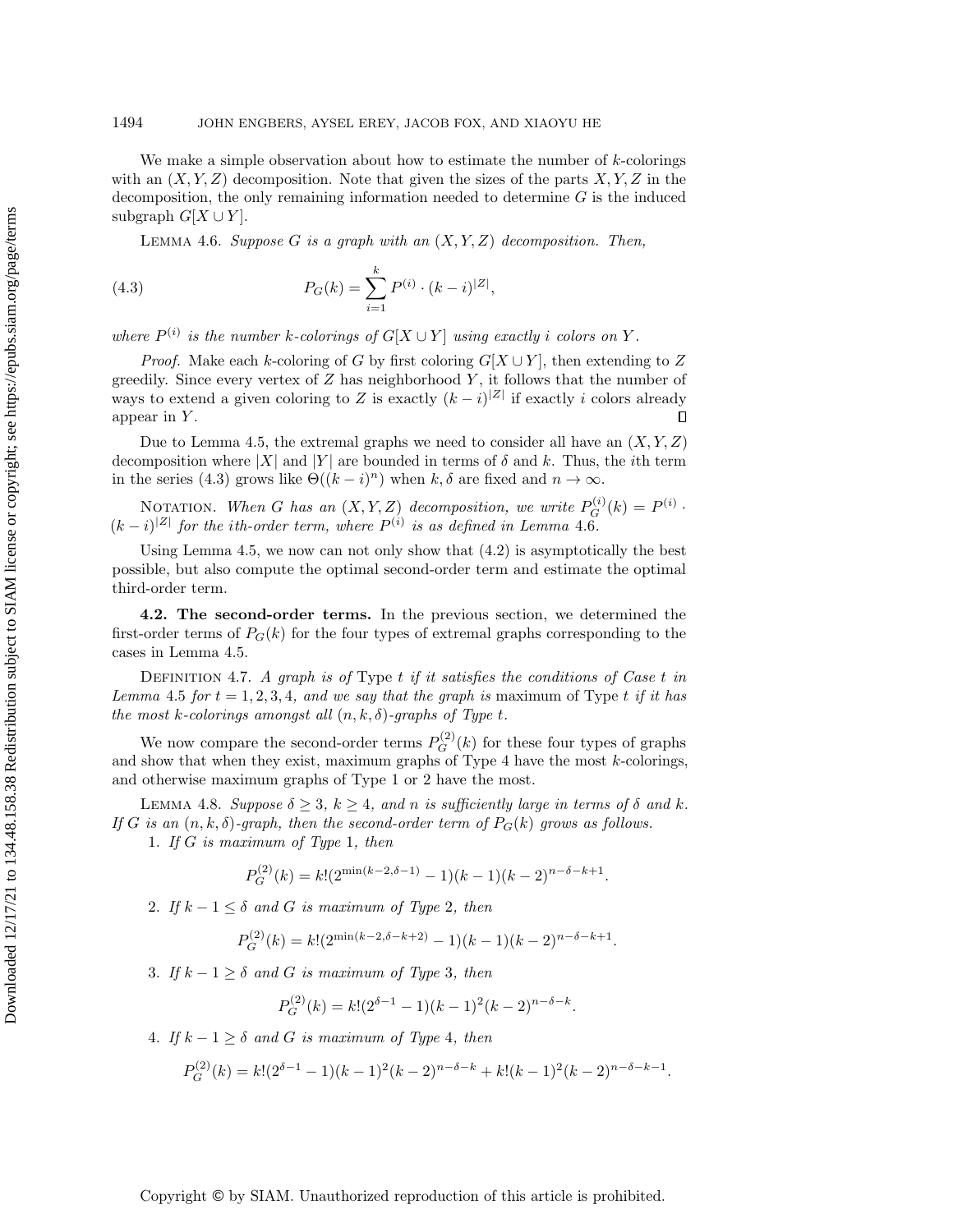*Proof.* If G is maximum of Type  $t, t = 1, 2, 3, 4$ , observe that the type of the graph determines all of its edges except those between  $X$  and  $Y$ . Also, no proper spanning subgraph of  $G$  can be a graph of Type  $t$ , since removing edges from  $G$  always increases  $P_G(k)$ . Finally, every graph of each type is already guaranteed to have n vertices, chromatic number k, and first-order term  $P_G^{(1)}(k) = k!(k-1)^{n-\delta - k+1}$ . These three observations together are enough to determine the graphs of each type that maximize the second-order term.

By Lemma [4.6,](#page-17-2) it suffices to maximize the number of k-colorings of  $G[X \cup Y]$ which have exactly two colors in  $Y$ , subject to the constraint that the minimum degree is at least  $\delta$ .

Type 1.  $G[X] \simeq K_{k - 1}$  and there is a vertex of Y complete to X.

Here  $|Z| = n - \delta - k + 1$ .

Let  $y_1$  be a vertex of Y complete to X.

Suppose first  $k - 1 \geq \delta$ . Then, the Type 1 graph  $G_1$  whose only edges between X and Y are the edges incident to  $y_1$  already has minimum degree  $\delta$ . Since this is a spanning subgraph of every other graph of Type 1, it is the Type 1 graph maximizing  $P_G(k)$ .

The number of k-colorings of  $G[X \cup Y]$  with exactly two colors on Y can be computed by arbitrarily coloring  $X$  in  $k!$  ways and then picking the two colors to appear on Y. The color of  $y_1$  is determined to be the unique color not appearing in X. There are  $k - 1$  choices of the other color to appear in Y, and  $2^{\delta - 1} - 1$  ways to color the  $\delta - 1$  remaining vertices of Y so that both colors appear. Thus,

$$
P_G^{(2)}(k) = k!(k-1)(2^{\delta-1}-1)\cdot (k-2)^{|Z|} = k!(2^{\delta-1}-1)(k-1)(k-2)^{n-\delta-k+1},
$$

as desired.

If  $k - 1 < \delta$ , then we can remove edges from between X and Y until every vertex in X has degree  $\delta$ . Notice that since vertices of Y have degree at least  $|Z| = n - k - \delta + 1 \geq \delta$  as n is sufficiently large, so the entire graph still has minimum degree  $\delta$ . Let  $S_1, \ldots, S_{k-1} \subseteq Y$  be the neighborhoods within Y of the  $k - 1$  vertices  $x_1, \ldots, x_{k-1}$  in X. To k-color  $G[X \cup Y]$ , we again have k! ways to pick the colors on X and  $k-1$  ways to pick the second color that appears in Y. If it is the color of  $x_i$ , then the colors of the vertices in  $S_i$  are determined. There remain  $2^{\delta - |S_i|} - 1$  ways to color the vertices of  $Y \setminus S_i$ . Since  $|S_i| = \delta - k + 2$ , we have

$$
P_G^{(2)}(k) = k! (2^{k-2} - 1)(k-1)(k-2)^{n-\delta-k+1}
$$

in this case.

Type 2.  $G[X] \simeq K_{k - 1}$  and for each  $x \in X$ , there is a vertex of Y whose neighborhood in X is  $X \setminus \{ x\}.$ 

Here  $|Z| = n - \delta - k + 1$ .

Let the vertices of X be  $x_1, \ldots, x_{k-1}$  and let their neighborhoods within Y be  $S_1, \ldots, S_{k-1}$ . For each  $i, |S_i| \geq k - 2$  by the definition of Type 2 graphs. By a similar argument as for Type 1 graphs, we can delete edges until  $|S_i| = \max(k - 2, \delta - k + 2)$ .

Color X in k! ways. Since  $\delta \geq 3$ , the color not used on X must appear in Y and we have  $k-1$  ways to choose the other color for Y. Once this other color is chosen, there are  $2^{\delta - |S_i|}$  ways to color the rest of Y. Thus,

$$
P_G^{(2)}(k) = k!(k-1)(2^{\delta - \max(k-2,\delta-k+2)} - 1) \cdot (k-2)^{|Z|} = k!(2^{\min(k-2,\delta-k+2)} - 1) \cdot (k-1)(k-2)^{n-\delta-k+1}
$$

as desired.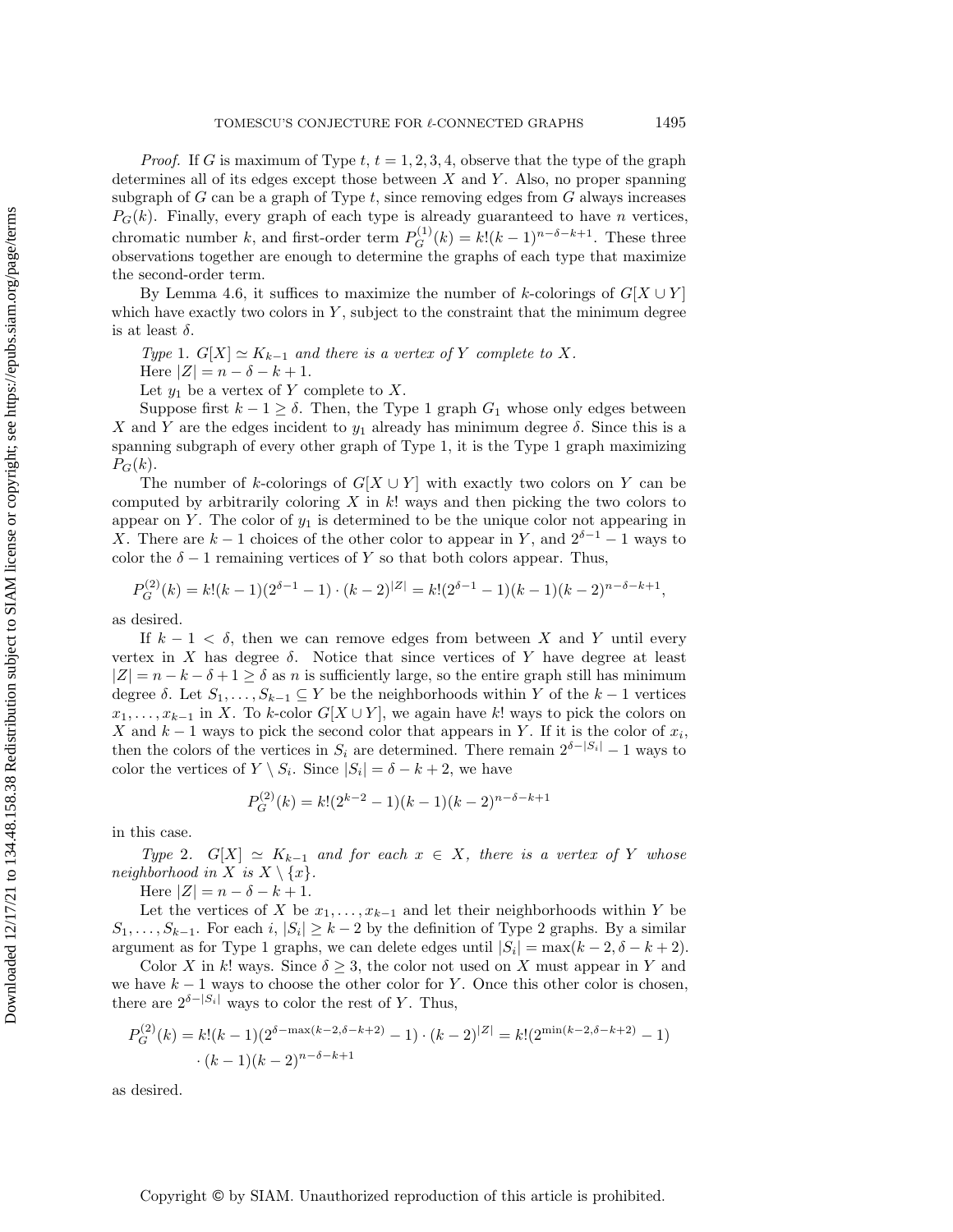Type 3.  $G[X] \simeq K_k$  and there is exactly one vertex of X with neighbors in Y. Here  $|Z| = n - \delta - k$ .

In this case the maximum will be achieved when there is exactly one edge  $(x_1, y_1)$ between X and Y. Color X in k! ways, and pick a color for  $y_1$  in one of  $k-1$  ways. There are  $k-1$  choices for the other color to appear on Y, and for each such choice  $2^{\delta - 1} - 1$  ways to color the rest of Y. Thus,

$$
P_G^{(2)}(k) = k! (2^{\delta - 1} - 1)(k - 1)^2 (k - 2)^{n - \delta - k}.
$$

Type 4.  $G[X]$  is  $K_k$  plus a leaf v, v is the only vertex of X with neighbors in Y, and v has at least  $\delta - 1$  neighbors in Y.

Here  $|Z| = n - \delta - k - 1$ .

The maximum is attained when v has exactly  $\delta - 1$  neighbors in Y. Let  $y_1$  be the unique vertex in Y not adjacent to v. Again, we count colorings of  $G[X \cup Y ]$  for which two colors appear on Y. Color X in k! ways and v in  $k-1$  ways, and let  $c(v)$ be the color used on  $v$ .

First, we count the number of ways to color Y in two colors where  $c(v)$  is not used. In this case, we can pick any two colors in  $\binom{k-1}{2}$  ways, and color Y in a total of  $2^{\delta} - 2$ ways.

On the other hand, if  $c(v)$  is used, then it can only be used on  $y_1$ . We pick the other color that appears out of  $k-1$  remaining colors, and color the rest of Y all in that color.

In total,

$$
P_G(k) = k!(k-1)\left[\binom{k-1}{2}(2^{\delta}-2) + (k-1)\right](k-2)^{n-\delta-k-1}
$$
  
=  $k!(2^{\delta-1}-1)(k-1)^2(k-2)^{n-\delta-k} + k!(k-1)^2(k-2)^{n-\delta-k-1}.$ 

The proof of Theorem [1.4](#page-2-1) is now immediate.

Proof of Theorem [1.4](#page-2-1). This is a direct corollary of Lemma [4.8.](#page-17-0) The maximizing graph of Type 4 is isomorphic to the graph  $G^*$  described.  $\Box$ 

4.3. The third-order term. It remains to study the maximum graphs of Types 1 and 2 in the case  $k - 1 < \delta$ .

We will need the following combinatorial optimization problem. Recall that  $S_i\Delta S_j$ is the symmetric difference of two sets  $S_i$  and  $S_j$ .

DEFINITION 4.9. If  $r \geq 1, s \geq t \geq 1,$  and  $S_1, \ldots, S_r \in \binom{[s]}{t},$  define

$$
c(S_1,\ldots,S_r)=\sum_{1\leq i
$$

Let  $c(r, s, t)$  be the maximum value of  $c(S_1, \ldots, S_r)$  over all possible choices of  $S_1, \ldots, S_r$  $\in \binom{[s]}{t}.$ 

Suppose G is of Type 1 or 2. Then  $G[X] \simeq K_{k - 1}$  and G is uniquely determined by the  $k - 1$  sets  $N(x_i) \cap Y$ , where  $x_i \in X$ . We identify Y with the set of positive integers  $\delta$  and define the *signature* of G to be the sequence of  $k - 1$  subsets  $N(x_i) \cap Y$ for  $i \in [k - 1]$ .

<span id="page-19-0"></span>LEMMA 4.10. Suppose  $\delta \geq k \geq 4$ , n is sufficiently large in terms of  $\delta$  and k, G is an  $(n, k, \delta)$ -graph that is maximum of Type 1 or 2, and  $S_1, \ldots, S_{k-1}$  is the signature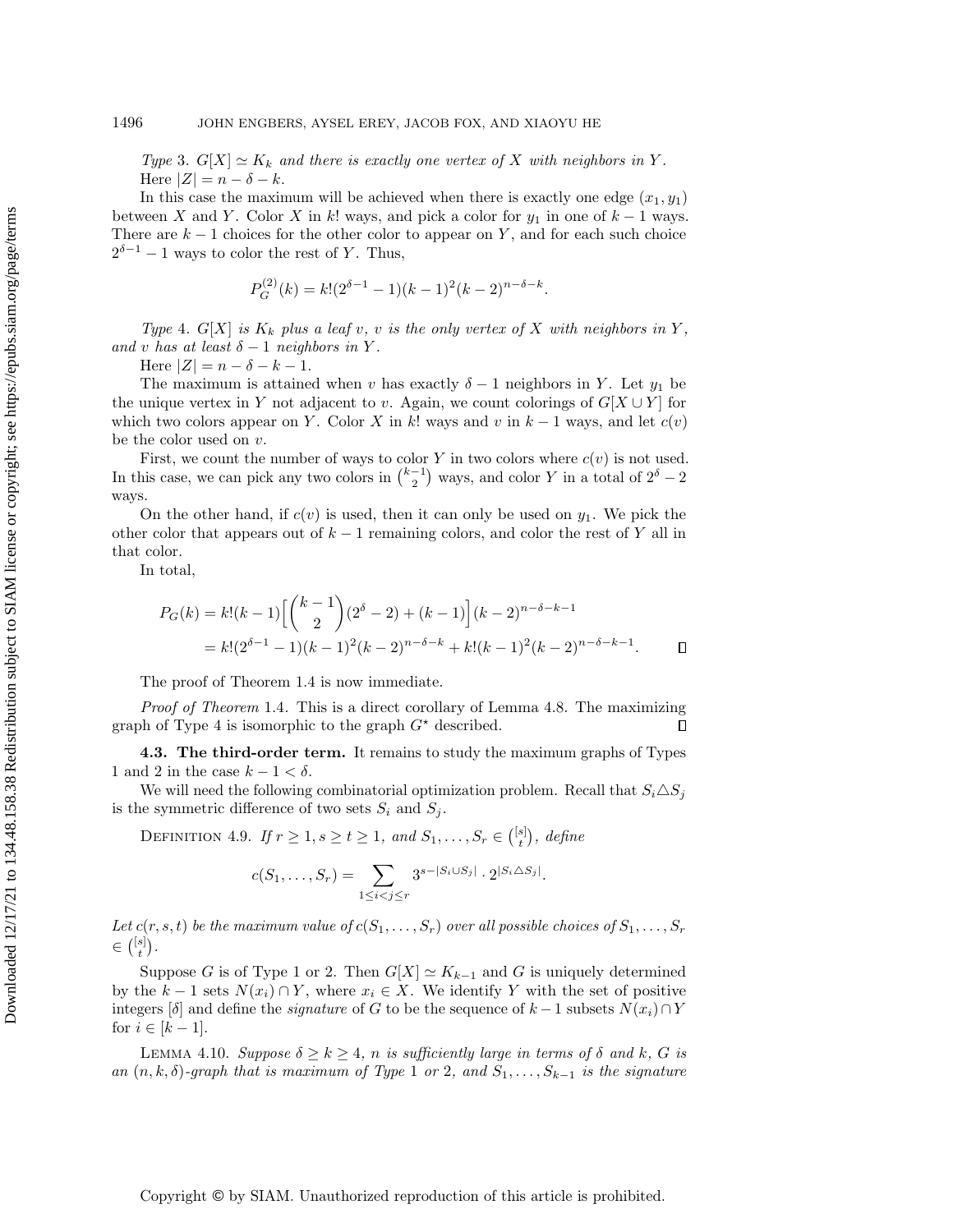of G considered as a sequence of subsets of  $\delta$ . Unless  $k = 4$  and G is of Type 2,

$$
P_G^{(3)}(k) = \left[c(S_1, \ldots, S_{k-1}) - (k-1)(k-2) \cdot 2^{k-2} + {k-1 \choose 2}\right] \cdot k! \cdot (k-3)^{n-k-\delta+1}.
$$

*Proof.* By Lemma [4.6,](#page-17-2)  $P_G^{(3)}(k) = k! \cdot P^{(3)} \cdot (k - 3)^{n-k-\delta+1}$ , where  $P^{(3)}$  is the number of k-colorings of  $G[X \cup Y]$  using exactly 3 colors on Y given a fixed coloring (out of k!) on  $G[X]$ . Since G is a maximum graph of Type 1 or 2, we may assume that the degree of every vertex in X is exactly  $\delta$ , and so  $|S_i| = \delta - k + 2$  for all i.

We condition on the three colors that appear on Y.

Let the colors of  $G[X] \simeq K_{k-1}$  be  $1, \ldots, k-1$  and let k be the distinguished color missing from  $X$ . We claim that if at most three colors appear on  $Y$ , then color  $k$  must appear on Y. Indeed, if G is of Type 1, then there is a vertex of Y complete to X so that the vertex must have color  $k$ . On the other hand, if  $G$  is of Type 2, then for each vertex  $x_i$  of X there is a vertex  $y_i$  of Y whose neighborhood in X is  $X - \{ x_i \}$ . If color k does not appear on Y, then the only choice for the color of  $y_i$  is the color of  $x_i$ , so all  $k-1$  other colors appear on Y. Since we assumed that if G is of Type 2, then  $k \neq 4$ , this means that at least  $k - 1 \geq 4$  colors appear on Y, a contradiction. Thus color  $k$  is one of the three colors that must appear on  $Y$ .

Suppose the three colors that appear on Y are  $i, j$ , and our distinguished color  $k$ . We now compute  $P^{(3)}$  using inclusion-exclusion. Let  $P^C$  be the number of ways to color  $G[X \cup Y ]$  using only the colors in a set  $C \subseteq [k]$  to color Y. Then,

<span id="page-20-0"></span>(4.4) 
$$
P^{(3)} = \sum_{1 \le i < j \le k-1} (P^{\{i,j,k\}} - P^{\{i,k\}} - P^{\{j,k\}} + P^{\{k\}})
$$

by the principle of inclusion-exclusion. Note that every term contains  $k$  because  $k$ must appear on Y. It is easy to see that  $P^{\{k\}} = 1$  and that  $P^{\{i,k\}} = 2^{\delta - |S_i|} = 2^{k-2}$  for all i. Finally, note that there are three available colors for each vertex outside  $S_i \cup S_j$ , two colors for vertices in exactly one of them, and one color for vertices in both, so

$$
P^{\{i,j,k\}} = 3^{\delta - |S_i \cup S_j|} \cdot 2^{|S_i \triangle S_j|}.
$$

Plugging into  $(4.4)$  and summing over all  $i, j$ , this completes the proof.

It follows that the optimal graphs of either type must maximize  $c(S_1, \ldots, S_{k-1})$ . Of course, they are subject to additional constraints: for graphs of Type 1, the intersection of all the  $S_i$  is nonempty, and for graphs of Type 2, there is a distinct element  $y_i$  in each of the  $(k-2)$ -fold intersections of the  $S_i$ . Taking these constraints into account, we can reduce the problem into solving for  $c(r, s, t)$ .

LEMMA 4.11. Suppose  $2k - 4 > \delta \geq k \geq 4$  or  $2k - 4 = \delta$  and  $k \geq 5$ , and n is sufficiently large in terms of  $\delta$  and k. If G is an  $(n, k, \delta)$ -maximum graph, then G is of Type 1 and

$$
P_G^{(3)}(k) = \left[c(k-1, \delta-1, \delta-k+1) - (k-1)(k-2) \cdot 2^{k-2} + {k-1 \choose 2}\right] \cdot k! \cdot (k-3)^{n-k-\delta+1}.
$$

*Proof.* By Lemma [4.10,](#page-19-0) if G is a  $(n, k, \delta)$ -maximum graph of Type 1, then its signature  $S_1, \ldots, S_{k-1}$  is a sequence of  $(\delta - k+2)$ -subsets of  $Y \simeq [\delta]$  that maximizes the value of  $c(S_1, \ldots, S_{k-1})$ , where by the definition of Type 1 graphs we have  $\{ y\} \subseteq \bigcap_i S_i$ . Removing y from all the sets, we see that

$$
c(S_1, \ldots, S_{k-1}) = c(S_1 - \{y\}, S_2 - \{y\}, \ldots, S_{k-1} - \{y\}) \le c(k-1, \delta - 1, \delta - k + 1)
$$

#### Copyright © by SIAM. Unauthorized reproduction of this article is prohibited.

 $\Box$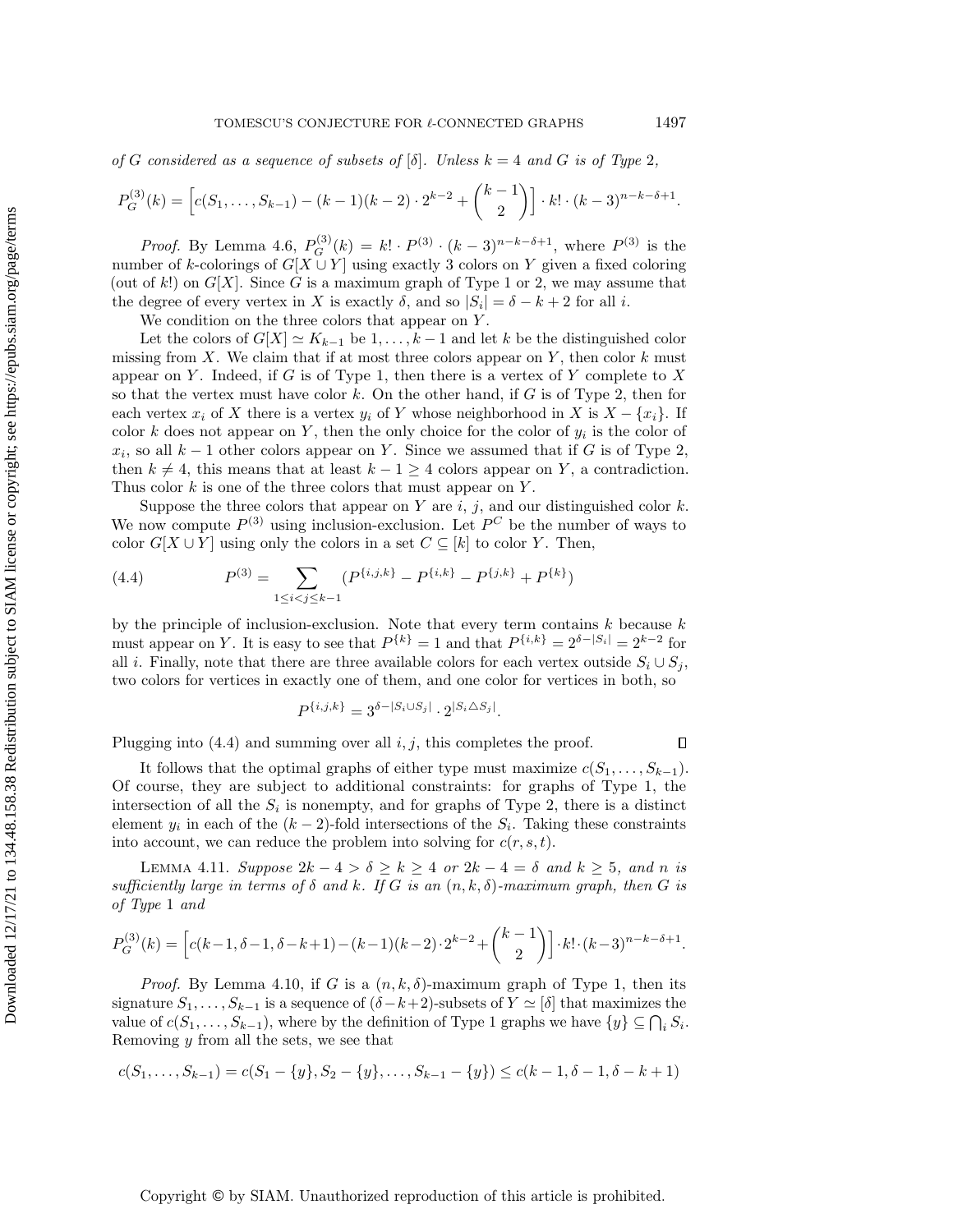with equality if and only if  $S_1 - \{ y\} , S_2 - \{ y\} , \ldots, S_{k-1} - \{ y\}$  is a sequence of sets maximizing  $c(S_1 - \{ y\} , S_2 - \{ y\} , \ldots , S_{k-1} - \{ y\} )$ . Thus, the lemma is true if the  $(n, k, \delta)$ -maximum graph is of Type 1.

It remains to show that the maximum graphs of Type 2 have fewer colorings than maximum graphs of Type 1 under the stated hypotheses. By Lemma [4.8,](#page-17-0) the second-order term of  $P_G(k)$  is smaller for maximum graphs of Type 2 than maximum graphs of Type 1 if  $\delta < 2k - 4$ .

For  $\delta = 2k - 4$  with  $k \geq 5$ , it is easy to compute that for a maximum graph of Type 2 we have

$$
c(S_1, ..., S_{k-1}) = {k-1 \choose 2} \cdot 4 \cdot 3^{\delta - k + 1}.
$$

If we consider the specific Type 1 graph that joins  $x_i$  both to vertex  $y_1$  and to vertices  $y_{i+1}, y_{i+2}, \ldots, y_{i+k-3}$ , then for all  $i < j$  we have  $|S_i \cup S_j| \geq k - 1$  and also  $|S_1 \cup S_3| > k - 1$ , and so it follows that

$$
c(S_1,...,S_{k-1}) > {k-1 \choose 2} \cdot 4 \cdot 3^{\delta-k+1}.
$$

As this is one specific Type 1 graph, the result follows in this case.

We note that when  $\delta = k = 4$ , a short computation gives  $P^{(3)}(4) = 15$  for maximum graphs of Type 1 and  $P^{(3)}(4) = 18$  for maximum graphs of Type 2, and so Type 2 graphs win in this case.

<span id="page-21-1"></span>4.4. L-connected graphs with  $\ell \geq 3$ . In this section we prove our main result for  $\ell$ -connected graphs with  $\ell \geq 3$  (Theorem [1.3\)](#page-2-2). In fact, we show the following.

<span id="page-21-0"></span>THEOREM 4.12. Let  $k \geq 4$ ,  $\ell \geq 3$ , and n be sufficiently large in terms of k and  $\ell$ . Let G be a k-chromatic  $\ell$ -connected graph on n vertices.

(a) Then,

$$
P_G(k) \le k!(k-1)^{n-\ell-k+1} + O((k-2)^n).
$$

Moreover, if  $G^*$  is a k-chromatic  $\ell$ -connected graph on n vertices with the most k-colorings,  $k \geq 4$ , and  $\ell \geq 3$ , then  $P_{G^*}(k) \geq k!(k - 1)^{n - \ell - k + 1}$ .

(b) If  $k \geq \ell$ , then

$$
P_G(k) \le k! \left( (k-1)^{n-\ell-k+1} + (2^{\ell-2}(2k-\ell-1) - k+1)(k-2)^{n-\ell-k+1} \right) + O((k-3)^n).
$$

Moreover, the extremal graph  $G^*$  is unique and is the Type 1 graph where  $Y \setminus \{ y_1\}$  is matched with  $\ell - 1$  vertices in X.

(c) If  $k < \ell$ , then

$$
P_G(k) \le k! \left( (k-1)^{n-\ell-k+1} + (k-1)(2^{k-2}-1)(k-2)^{n-\ell-k+1} \right) + O((k-3)^n).
$$

Moreover, for  $k < \ell < 2k - 4$ , equality holds only for some Type 1 graphs, and for  $\ell > 2k - 4$ , there exist both Type 1 and Type 2 graphs satisfying the equality.

(d) If  $\ell \geq (k - 2)(k - 1) + 1$ , then

$$
P_G(k) \le k! (P^{(1)} + P^{(2)} + P^{(3)}) + O((k-4)^n),
$$

where  $P^{(1)} = (k-1)^{n-\ell-k+1}$ ,  $P^{(2)} = (k-1)(2^{k-2}-1)(k-2)^{n-\ell-k+1}$ , and  $P^{(3)} = {k-1 \choose 2} (2^{2k-4} - 2^{k-1} + 1) \cdot (k-3)^{n-\ell-k+1}$ . Moreover, equality is achieved if and only if G is the Type 1 graph, where  $N_Y(x_i) = Y \setminus$  $\{ y_{(i-1)(k-2)+1}, \ldots, y_{i(k-2)}\}$  for every  $i = 1, \ldots, k - 1$ .

 $\Box$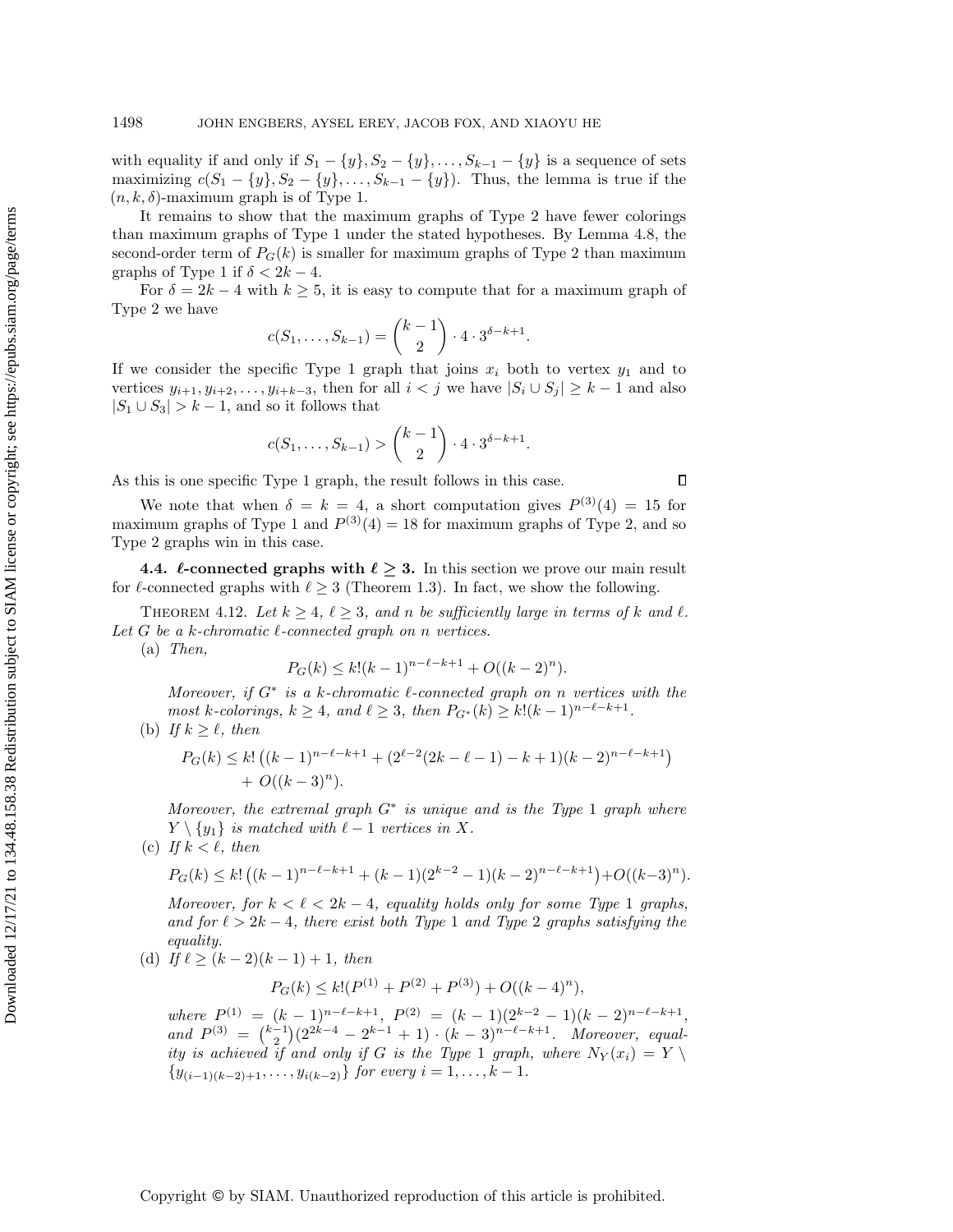First, we shall show that the first-order term of the number of  $k$ -colorings of an asymptotically extremal graph must be equal to  $k!(k-1)^{n-\ell - k+1}$ .

*Proof of Theorem [4.12\(](#page-21-0)a).* Suppose that G is an *n*-vertex k-chromatic  $\ell$ -connected graph. Then G is an  $(n, k, \ell)$ -graph, and so by Lemma [4.5](#page-12-1) we know that the maximum number of colorings occurs for a graph that is of one of the four Types described. Note that Types 3 and 4 are not  $\ell$ -connected, as deleting a particular vertex disconnects the graph. So only graphs G with  $(X, Y, Z)$  decomposition of Type 1 or Type 2 may achieve this bound. The first-order terms of the chromatic polynomials of both types of graphs are equal to  $k!(k-1)^{n-\ell - k+1}$ , as this is precisely the number of k-colorings of  $G$  using exactly one color in  $Y$ .  $\Box$ 

Now, to find the graphs with the most  $k$ -colorings for large enough  $n$ , we shall compare the second-order terms of the Type 1 and Type 2 graphs, or third-order terms when the second-order terms coincide. Every  $k$ -coloring of  $G$  can be extended from a k-coloring of  $G[X]$  as  $G[X]$  is a clique and there are k! ways to k-color vertices in X. To  $k$ -color the vertices in Y using exactly two colors, we need a distinguished color which is not used for any of the vertices of  $X$  as  $G$  is  $k$ -chromatic and a color of a particular vertex x of X. Let  $N_Y(x)$  denote  $N_G(x) \cap Y$ . Since  $N_Y(x) \neq \emptyset$ , vertices of every subset of  $Y \setminus N_Y (x)$  except the empty set can be assigned the color of x and the remaining vertices are assigned the distinguished color. So there are  $\sum_{x \in X} (2^{\ell - |N_Y(x)|} - 1)$  ways to k-color the vertices of Y using exactly two colors. Last, there are  $(k - 2)^{n-\ell - k+1}$ ways to color the vertices of Z as  $G[X \cup Y ]$  is a complete bipartite graph. Therefore,

<span id="page-22-0"></span>(4.5) 
$$
P_G^{(2)}(k) = k! \left( \sum_{x \in X} 2^{\ell - |N_Y(x)|} - 1 \right) (k - 2)^{n - \ell - k + 1}.
$$

Also, let  $X = \{ x_1, \ldots, x_{k-1} \}$  and  $Y = \{ y_1, \ldots, y_\ell \}$ . By the proof of Lemma [4.10,](#page-19-0) the third-order term is

$$
P_G^{(3)}(k) = k! \cdot P^{(3)} \cdot (k-3)^{n-\ell-k+1},
$$

where

<span id="page-22-1"></span>
$$
(4.6)
$$
  

$$
P^{(3)} = \sum_{1 \leq i < j \leq k-1} \left( 3^{\ell - |N_Y(x_i) \cup N_Y(x_j)|} 2^{|N_Y(x_i) \Delta N_Y(x_j)|} - 2^{\ell - |N_Y(x_i)|} - 2^{\ell - |N_Y(x_j)|} + 1 \right).
$$

Last, an  $(n, k, \ell)$ -graph of Type 1 or Type 2 is  $\ell$ -connected if and only if

• 
$$
(k-1) - |S| + |N_Y(S)| \ge \ell
$$
 for each  $S \subseteq X$  with  $S \ne \emptyset$  and  $S \ne X$  and

 $\bullet$   $| T | \leq | N_X(T) |$  for each  $T \subseteq Y$  with  $N_X(T) \neq X$ .

The first condition holds, as deleting  $X \setminus S$  and  $N_Y (S)$  disconnects the graph. The second one holds, as deleting  $Y \setminus T$  and  $N_X(T)$  disconnects the graph and so  $(\ell - |T| ) + | N_X(T)| \geq \ell .$ 

*Proof of Theorem [4.12](#page-21-0) (b), (c), (d). (b)* First suppose that  $k \geq \ell + 2$ . There are no Type 2 graphs for this range so we only consider Type 1 graphs. By [\(4.5\)](#page-22-0), we shall find the maximum value of  $\sum_{x \in X} 2^{-|N_y(x)|}$  to maximize the second-order term. Let  $G^*$  be the Type 1 graph described in the theorem. It is  $\ell$ -connected and  $\sum_{x \in X} 2^{-|N_Y(x)|} = \frac{1}{2}(k-\ell) + \frac{1}{4}(\ell-1)$ . If G is an  $\ell$ -connected graph of Type 1 with a subset  $T \subseteq Y \setminus \{ y_1\}$  such that  $N_X(T) = X$ , then every vertex in X has at least two neighbors in Y so such a graph cannot achieve the maximum value of  $\sum_{x \in X} 2^{-|N_Y(x)|}$ . Now suppose that G is an  $\ell$ -connected graph of Type 1 with no subset  $T \subseteq Y \setminus \{ y_1\}$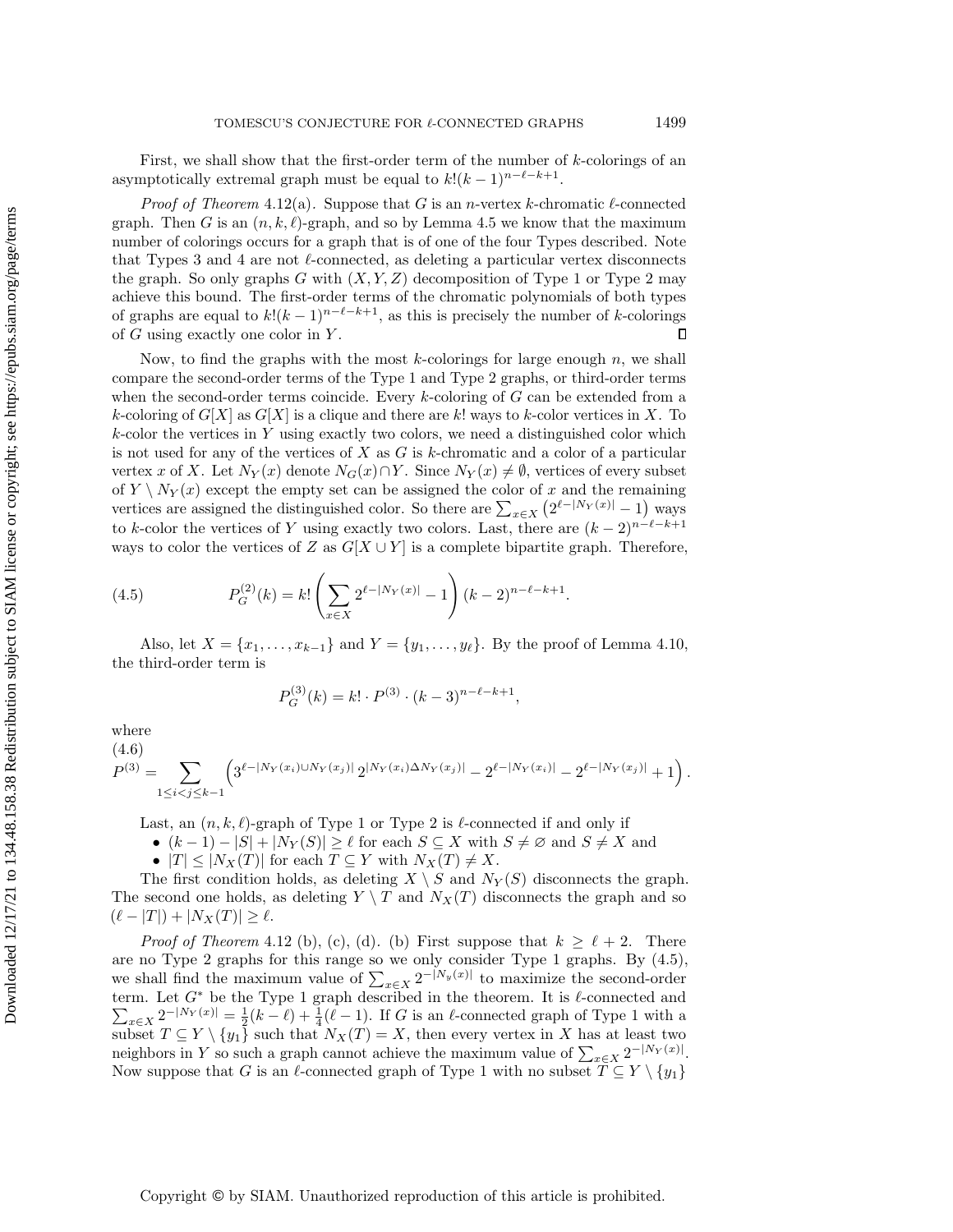such that  $N_X(T) = X$ . We have  $|N_X(T)| \geq |T|$  for every  $T \subseteq Y \setminus \{ y_1\}$ , since G is  $\ell$ -connected. By Hall's marriage theorem, there exists a matching between X and  $Y \setminus \{ y_1\}$  with an edge incident to each vertex of  $Y \setminus \{ y_1\}$ . Therefore G contains  $G^*$  as a spanning subgraph.

It remains to check that  $G = G^*$  exactly, which would follow if every strict supergraph of  $G^*$  obtained by adding edges between X and Y has strictly fewer k-colorings. Equivalently, for any nonadjacent pair  $(x, y) \in X \cup Y$ , we need to exhibit a k-coloring  $\chi$  of  $G^*$  such that  $\chi(x) = \chi(y)$ . To do so, color X with the first  $k - 1$ colors, color y with  $\chi(x)$ , and color the rest of Y with the last color k. Since only two colors appear on Y, there is at least one color left for  $Z$ , so this gives a valid k-coloring.

Thus, every strict supergraph of  $G^*$  has strictly fewer k-colorings than  $G^*$ , so G cannot achieve the maximum value unless it is isomorphic to  $G^*$ .

For  $k = \ell + 1$  or  $k = \ell$ , Type 2 graphs exist. However, for Type 2 graphs,  $|N_Y(x)| \geq k - 2 \geq 2$  for each x in X. If  $k = \ell + 1$ , then the Type 1 graph  $G^*$  has one vertex  $x \in X$  with exactly one neighbor in Y and so the graph  $G^*$  achieves the maximum value again. If  $k = \ell$ , then Type 2 graphs have at least one vertex  $x \in X$ with three neighbors in Y and again the graph  $G^*$  achieves the maximum value.

(c) In this case both Type 1 and Type 2 graphs are possible; we need to make sure that they are  $\ell$ -connected. For  $\ell < 2k - 4$ , we have that Type 2 graphs have  $|N_Y(x)| \geq k - 2$ . The Type 1 graph that joins  $x_i$  both to vertex  $y_1$  and to vertices  $y_{i+1}, y_{i+2}, \ldots, y_{\ell-k+i+1}$  is  $\ell$ -connected and has  $|N_Y (x_i)| = \ell - k + 2$ . As  $\ell < 2k - 4$ , we have that Type 1 graphs maximize  $P_G^{(2)}(k)$  in this range.

For  $\ell \geq 2k - 4$ , there exist  $\ell$ -connected graphs of both Type that 1 and Type 2 satisfying  $|N_Y(x)| = \ell - k + 2$  for all  $x \in X$ .

(d) For a k-chromatic  $\ell$ -connected graph of Type 1 or 2, we have  $| N_Y (x) | \geq \ell - k+2$ for each  $x \in X$ , as they have minimum degree  $\ell$ . Let  $G^*$  be the Type 1 graph described. Note that  $|N_Y(x)| = \ell - k + 2$  for each  $x \in X$  for  $G^*$ , so it maximizes the secondorder term. Also, when  $|N_Y(x)|$  is fixed, maximizing the third-order term reduces to maximizing  $\sum_{1 \leq i < j \leq k - 1} \left( \frac{3}{4} \right)^{|N_Y(x_i) \cap N_Y(x_j)|}$  by the formula in [\(4.6\)](#page-22-1). Observe that  $|N_Y (x_i) \cap N_Y (x_j)| \geq \ell - 2k + 4$  for every graph of Type 1 or 2 with minimum degree  $\ell$ . Moreover, if a Type 2 graph  $G^{**}$  satisfies  $| N_Y (x_i) \cap N_Y (x_j ) | = \ell - 2k + 4$  for every pair  $x_i, x_j$  in X, then  $G^{**}$  must be isomorphic to  $G^*$  since  $\ell \geq (k - 1)(k - 2) + 1$ . So,  $G^*$  is the unique (up to isomorphism) graph achieving the maximum value of the third-order term. This third-order term is given by  $k! \binom{k-1}{2} (2^{2k-4} - 2^{k-1} + 1) \cdot (k-3)^{n-\ell-k+1}$ via a calculation from [\(4.6\)](#page-22-1). п

In the case of 4-chromatic graphs, we find the graphs with a maximum number of 4-colorings for every  $\ell$ .

COROLLARY 4.13. Let G be a 4-chromatic  $\ell$ -connected graph on n vertices with n sufficiently large.

(a) If  $3 \leq \ell \leq 4$ , then

$$
P_G(4) \le 4! \, (3^{n-\ell-3} + 5 \cdot 2^{n-\ell-3} + P^{(3)}),
$$

 $where P^{(3)} = 3(3^{\ell-1} - 2^{\ell} + 1) - {\ell-1 \choose 2}(5 \cdot 3^{\ell-3} - 2^{\ell-1}) + (\ell-1)(\ell-4)(3^{\ell-2} - 2^{\ell-2}).$ Moreover, equality holds if and only if  $G$  is the Type 1 graph where every vertex in  $Y \setminus \{ y_1\}$  has exactly one neighbor in X.

(b) If  $5 \leq \ell \leq 6$ , then

$$
P_G(4) \le 4! \left( 3^{n-\ell-3} + 5 \cdot 2^{n-\ell-3} + P^{(3)} \right),
$$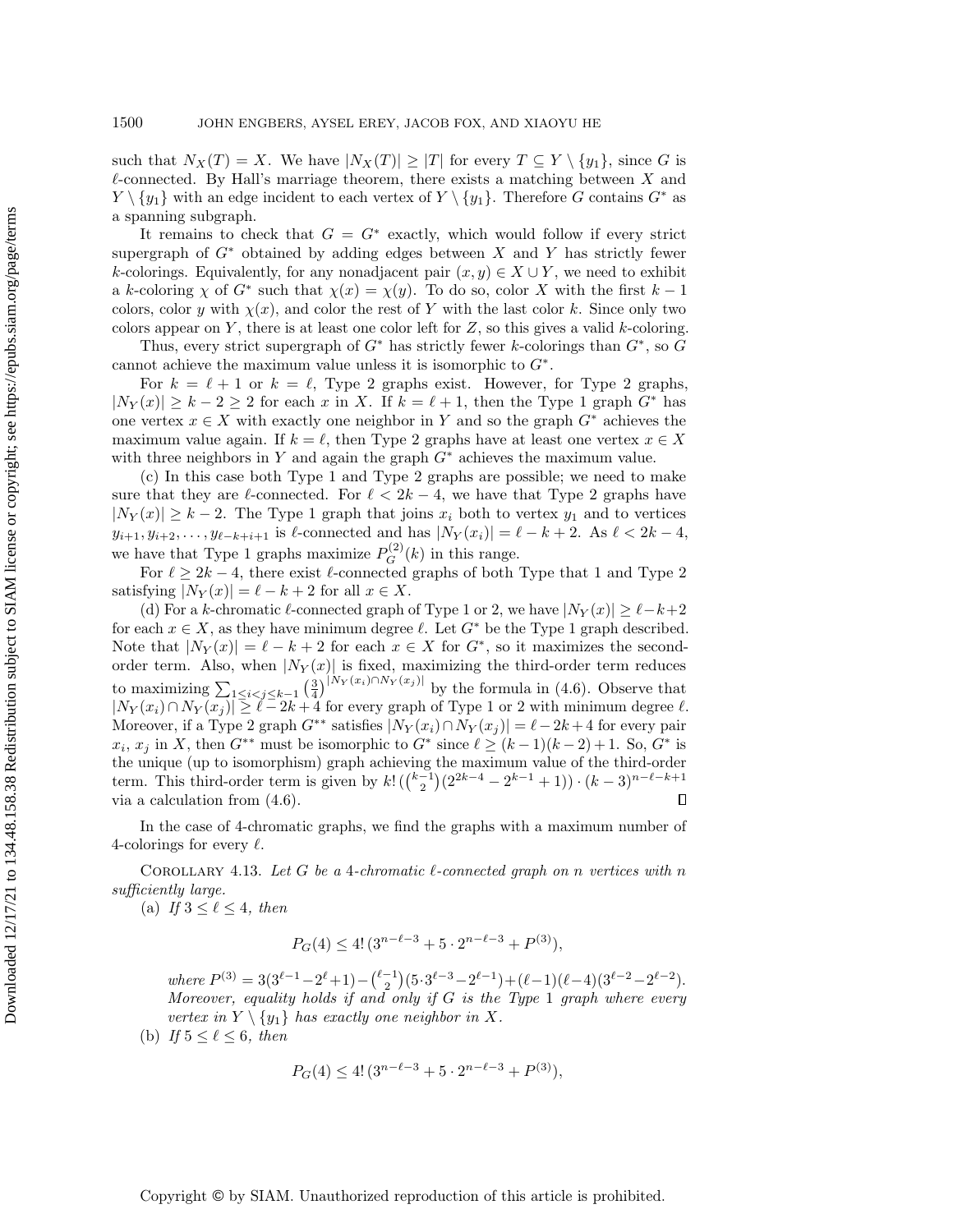where  $P^{(3)} = 35$  if  $\ell = 5$  and  $P^{(3)} = 27$  if  $\ell = 6$ . Moreover, for  $\ell = 5$  equality holds if and only if G is the Type 2 graph where  $N_Y(x_i) = Y \setminus \{ y_i, y_{6-i} \}$  for  $i = 1, 2$  and  $N_Y(x_3) = Y \setminus \{ y_3, y_5\}$ , and for  $\ell = 6$  equality holds if and only if G is the Type 2 graph where  $N_Y(x_i) = Y \setminus \{ y_i, y_{7-i} \}$  for  $i = 1, 2, 3$ . (c) If  $\ell \geq 7$ , then

 $P_G(4) \leq 4! \left( 3^{n - \ell - 3} + 5 \cdot 2^{n - \ell - 3} + 27 \right)$ 

with equality if and only if  $G$  is the Type 1 graph described in Theorem [4.12\(](#page-21-0)d).

Proof. (a) The result follows immediately from Theorem [4.12\(](#page-21-0)b). The third-order term of the extremal graph can be calculated using the formula in [\(4.6\)](#page-22-1).

(b) For  $\ell = 5$ , the Type 2 graph described has minimum degree 3, so it maximizes the second-order term. Also, we have  $|N_Y(x_1) \cap N_Y (x_2)| = |N_Y (x_2) \cap N_Y (x_3)| = 1$ for the Type 2 graph. Every 5-connected Type 1 graph contains at least two pairs  $x_i, x_j$  with  $|N_Y(x_i) \cap N_Y(x_j)| = 2$ . Therefore the Type 2 graph uniquely maximizes the third-order term. For  $\ell = 6$ , the Type 2 graph has  $|N_Y (x_i) \cap N_Y (x_j)| = 2$  for every pair. However, for every 6-connected Type 1 graph there exists a pair with  $|N_Y (x_i) \cap N_Y (x_j)| = 3$  so Type 2 graph uniquely maximizes the third-order term again.

(c) The result follows immediately from Theorem [4.12\(](#page-21-0)d), as  $(k-1)(k-2)+1=7$ for  $k = 4$ .  $\Box$ 

5. Closing remarks. We end with several conjectures that are related to the contents of this paper. The following conjecture of Tomescu is still open.

<span id="page-24-0"></span>CONJECTURE 5.1. If  $x \geq k \geq 4$  and G is a connected graph on n vertices with  $\chi (G) = k$ , then

$$
P_G(x) \le (x)_k (x-1)^{n-k}
$$

with equality if and only if the 2-core of  $G$  is a k-clique.

Partial results towards this conjecture were proved in [\[5\]](#page-25-19) and [\[9\]](#page-25-20), and the cases  $k = 4$  and  $k = 5$  have been verified by Knox and Mohar [\[13,](#page-25-21) [14\]](#page-25-22). The generalization of Theorem [1.2](#page-2-0) to general x-colorings is also open.

<span id="page-24-1"></span>CONJECTURE 5.2 (see [\[1\]](#page-25-23)). If  $x \geq k \geq 4$  are integers and G is a 2-connected graph on n vertices and  $\chi (G) = k$ , then

$$
P_G(x) \le (x)_k((x-1)^{n-k+1} + (-1)^{n-k})
$$

with equality if and only if  $G \cong G_{n,k}$ .

We make the following generalization of Conjectures [5.1](#page-24-0) and [5.2](#page-24-1) to the  $\ell$ -connected case. Theorem [4.12\(](#page-21-0)a) proves the case  $x = k$ .

CONJECTURE 5.3. Let G be a k-chromatic  $\ell$ -connected graph on n vertices with  $k \geq 4$  and  $\ell \geq 3$ . Then,

$$
P_G(x) \le (x)_k (x-1)^{n-\ell-k+1} + O((x-2)^n)
$$

for every integer  $x \geq k$ .

The proof of Lemma [4.5](#page-12-1) in this paper relies on Theorem [1.1](#page-1-0) (specifically when showing the 2-core of  $G[X \cup Y]/Y$  is a k-clique); the rest of the proofs can be shown to hold for  $x \geq k$ , where the implied constants now also depend on x. So an extension of Theorem [1.1](#page-1-0) to general  $x > k$  will extend Lemma [4.5](#page-12-1) to  $x > k$ , where n will be sufficiently large depending on fixed  $\delta$ , k, and x.